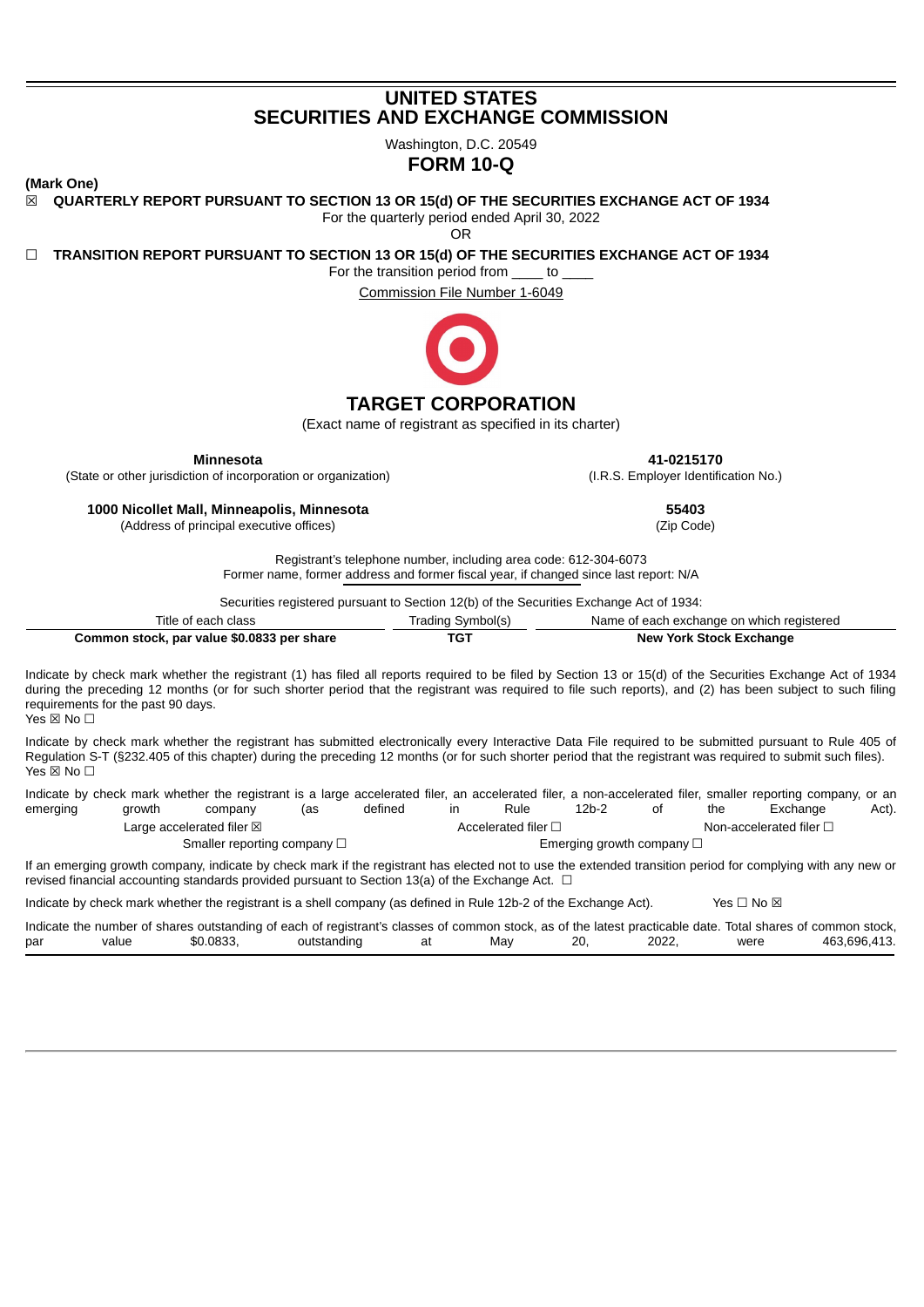# **TARGET CORPORATION**

## **TABLE OF CONTENTS**

<span id="page-1-0"></span>

| <b>PART I</b>    | <b>FINANCIAL INFORMATION</b>                                                                 |                 |
|------------------|----------------------------------------------------------------------------------------------|-----------------|
| Item $1$ .       | <b>Financial Statements (unaudited)</b>                                                      |                 |
|                  | <b>Consolidated Statements of Operations</b>                                                 | $\overline{1}$  |
|                  | <b>Consolidated Statements of Comprehensive Income</b>                                       | $\overline{2}$  |
|                  | <b>Consolidated Statements of Financial Position</b>                                         | $\overline{3}$  |
|                  | <b>Consolidated Statements of Cash Flows</b>                                                 | $\overline{4}$  |
|                  | <b>Consolidated Statements of Shareholders' Investment</b>                                   | <u>5</u>        |
|                  | <b>Notes to Consolidated Financial Statements</b>                                            | $\overline{1}$  |
| Item 2.          | <b>Management's Discussion and Analysis of Financial Condition and Results of Operations</b> | <u>13</u>       |
| Item 3.          | <b>Quantitative and Qualitative Disclosures About Market Risk</b>                            | 22              |
| Item 4.          | <b>Controls and Procedures</b>                                                               | 22              |
|                  |                                                                                              |                 |
| <b>PART II</b>   | <b>OTHER INFORMATION</b>                                                                     |                 |
| Item 1.          | <b>Legal Proceedings</b>                                                                     | 23              |
| Item 1A.         | <b>Risk Factors</b>                                                                          |                 |
| Item 2.          | Unregistered Sales of Equity Securities and Use of Proceeds                                  | $\frac{23}{23}$ |
| Item 3.          | <b>Defaults Upon Senior Securities</b>                                                       | 23              |
| Item 4.          | <b>Mine Safety Disclosures</b>                                                               | 23              |
| Item 5.          | <b>Other Information</b>                                                                     | 23              |
| Item 6.          | <b>Exhibits</b>                                                                              | 24              |
|                  |                                                                                              |                 |
| <b>Signature</b> |                                                                                              | 25              |
|                  |                                                                                              |                 |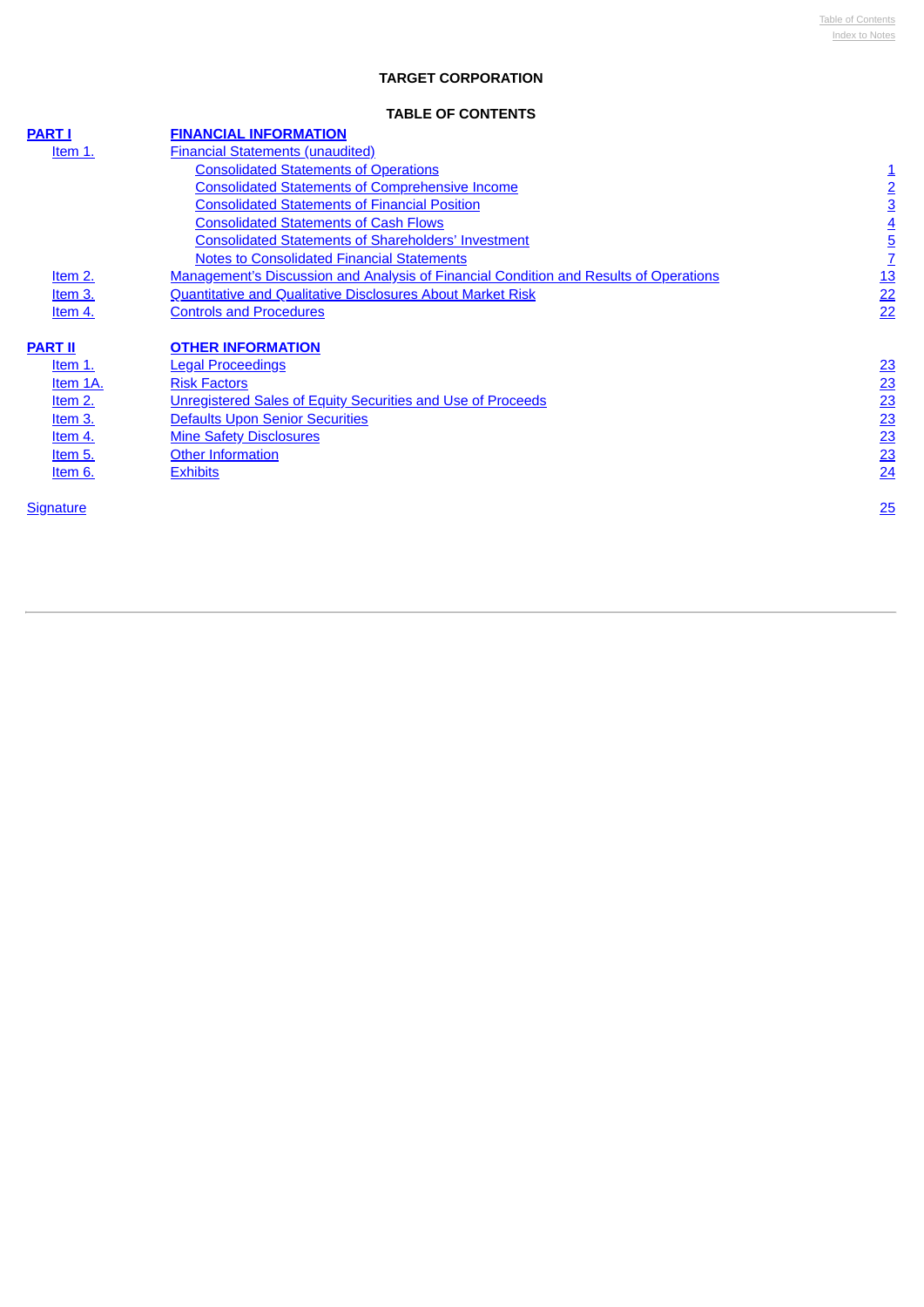# **PART I. FINANCIAL INFORMATION**

## <span id="page-2-0"></span>**Item 1. Financial Statements**

## <span id="page-2-1"></span>**Consolidated Statements of Operations**

|                                                                                     | <b>Three Months Ended</b> |              |
|-------------------------------------------------------------------------------------|---------------------------|--------------|
| (millions, except per share data) (unaudited)                                       | April 30, 2022            | May 1, 2021  |
| <b>Sales</b>                                                                        | \$<br>24,830              | \$<br>23,879 |
| Other revenue                                                                       | 340                       | 318          |
| <b>Total revenue</b>                                                                | 25,170                    | 24,197       |
| Cost of sales                                                                       | 18,461                    | 16,716       |
| Selling, general and administrative expenses                                        | 4,762                     | 4,509        |
| Depreciation and amortization (exclusive of depreciation included in cost of sales) | 601                       | 598          |
| Operating income                                                                    | 1,346                     | 2,374        |
| Net interest expense                                                                | 112                       | 108          |
| Net other (income) / expense                                                        | (15)                      | (343)        |
| Earnings before income taxes                                                        | 1,249                     | 2,609        |
| Provision for income taxes                                                          | 240                       | 512          |
| Net earnings                                                                        | \$<br>1,009               | \$<br>2,097  |
| Basic earnings per share                                                            | \$<br>2.17                | \$<br>4.20   |
| Diluted earnings per share                                                          | \$<br>2.16                | \$<br>4.17   |
| Weighted average common shares outstanding                                          |                           |              |
| <b>Basic</b>                                                                        | 464.0                     | 498.6        |
| <b>Diluted</b>                                                                      | 467.8                     | 503.4        |
| Antidilutive shares                                                                 |                           |              |

<span id="page-2-2"></span>See accompanying Notes to [Consolidated](#page-8-0) Financial Statements.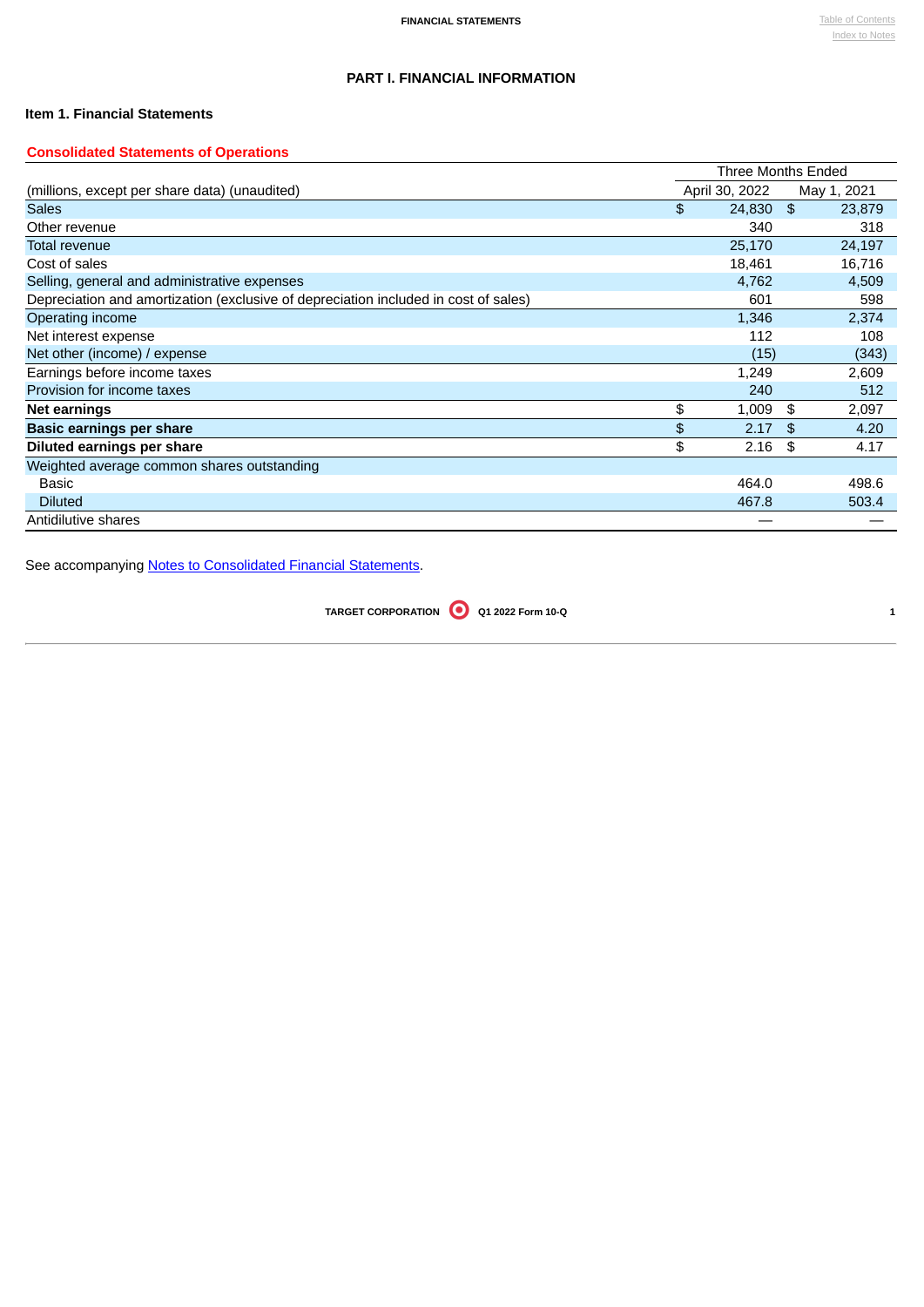# **Consolidated Statements of Comprehensive Income**

|                                                      | Three Months Ended |             |
|------------------------------------------------------|--------------------|-------------|
| (millions) (unaudited)                               | April 30, 2022     | May 1, 2021 |
| Net earnings                                         | \$<br>$1.009$ \$   | 2,097       |
| Other comprehensive income, net of tax               |                    |             |
| Pension benefit liabilities                          | 11                 | 22          |
| Cash flow hedges and currency translation adjustment | 190                |             |
| Other comprehensive income                           | 201                | 31          |
| <b>Comprehensive income</b>                          | 1.210              | 2.128       |

<span id="page-3-0"></span>See accompanying **Notes to [Consolidated](#page-8-0) Financial Statements**.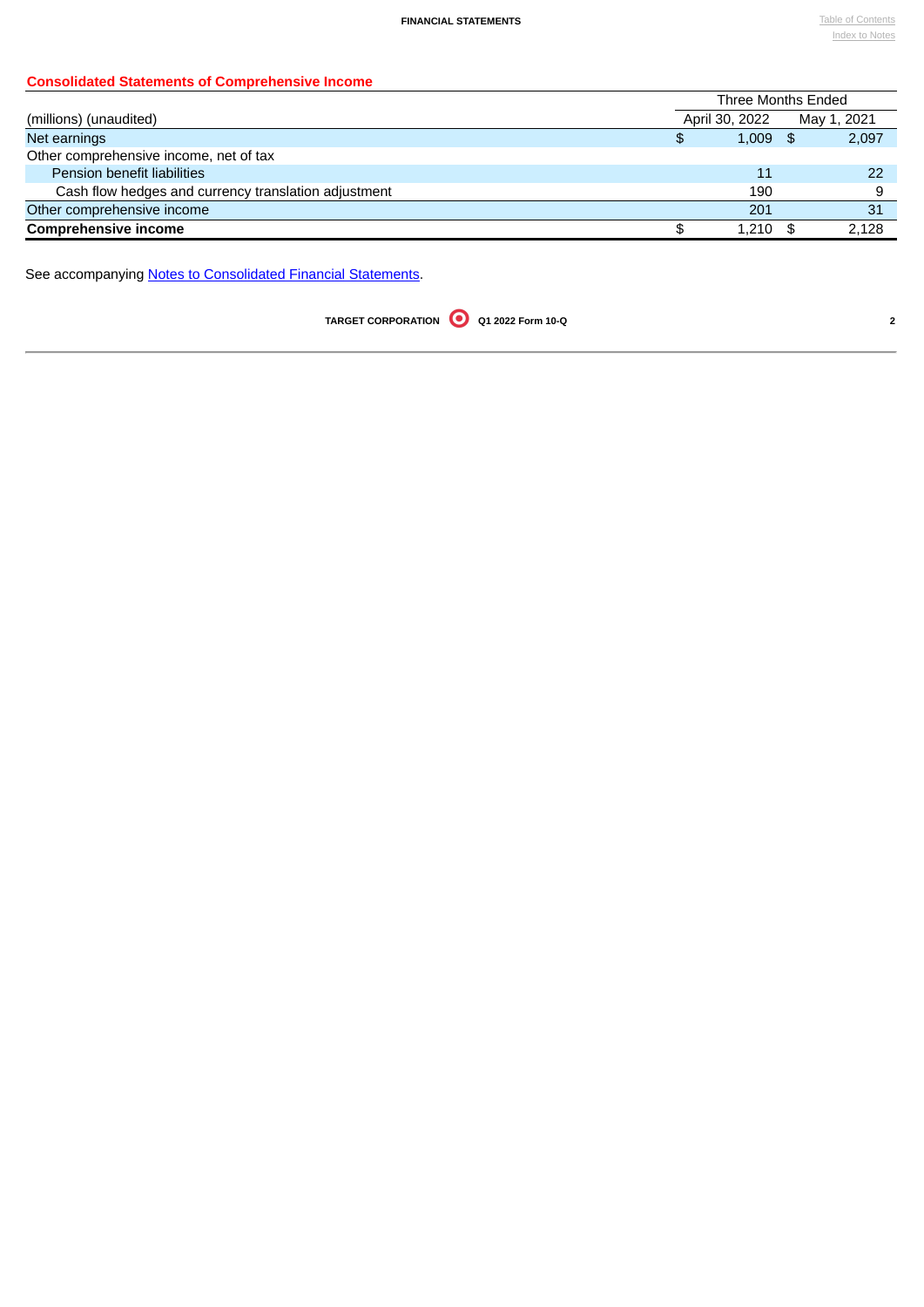| <b>Consolidated Statements of Financial Position</b>      |                   |                            |                     |                |
|-----------------------------------------------------------|-------------------|----------------------------|---------------------|----------------|
|                                                           | April 30,<br>2022 |                            | January 29,<br>2022 | May 1,<br>2021 |
| (millions, except footnotes) (unaudited)<br><b>Assets</b> |                   |                            |                     |                |
| Cash and cash equivalents                                 | \$<br>1,112       | \$                         | 5,911               | \$<br>7,816    |
| Inventory                                                 | 15,083            |                            | 13,902              | 10,539         |
| Other current assets                                      | 1,758             |                            | 1,760               | 1,576          |
| <b>Total current assets</b>                               | 17,953            |                            | 21,573              | 19,931         |
| Property and equipment                                    |                   |                            |                     |                |
| Land                                                      | 6,164             |                            | 6,164               | 6,146          |
| Buildings and improvements                                | 33,300            |                            | 32,985              | 31,710         |
| Fixtures and equipment                                    | 6,459             |                            | 6,407               | 5,496          |
| Computer hardware and software                            | 2,588             |                            | 2,505               | 2,256          |
| Construction-in-progress                                  | 1,444             |                            | 1,257               | 973            |
| Accumulated depreciation                                  | (21, 285)         |                            | (21, 137)           | (19, 777)      |
| Property and equipment, net                               | 28,670            |                            | 28,181              | 26,804         |
| Operating lease assets                                    | 2,571             |                            | 2,556               | 2,362          |
| Other noncurrent assets                                   | 1.648             |                            | 1,501               | 1,374          |
| <b>Total assets</b>                                       | \$<br>50,842      | \$                         | 53,811              | \$<br>50,471   |
| <b>Liabilities and shareholders' investment</b>           |                   |                            |                     |                |
| Accounts payable                                          | \$<br>14,053      | $\boldsymbol{\mathsf{\$}}$ | 15,478              | \$<br>11,637   |
| Accrued and other current liabilities                     | 5,582             |                            | 6,098               | 5,788          |
| Current portion of long-term debt and other borrowings    | 1,089             |                            | 171                 | 1,173          |
| <b>Total current liabilities</b>                          | 20,724            |                            | 21,747              | 18,598         |
| Long-term debt and other borrowings                       | 13,379            |                            | 13,549              | 11,509         |
| Noncurrent operating lease liabilities                    | 2,581             |                            | 2,493               | 2,337          |
| Deferred income taxes                                     | 1,752             |                            | 1,566               | 1,169          |
| Other noncurrent liabilities                              | 1,632             |                            | 1,629               | 1,899          |
| <b>Total noncurrent liabilities</b>                       | 19,344            |                            | 19,237              | 16,914         |
| Shareholders' investment                                  |                   |                            |                     |                |
| Common stock                                              | 39                |                            | 39                  | 41             |
| Additional paid-in capital                                | 5,592             |                            | 6,421               | 6,271          |
| Retained earnings                                         | 5,495             |                            | 6,920               | 9,372          |
| Accumulated other comprehensive loss                      | (352)             |                            | (553)               | (725)          |
| Total shareholders' investment                            | 10,774            |                            | 12,827              | 14,959         |
| <b>Total liabilities and shareholders' investment</b>     | \$<br>50,842 \$   |                            | 53,811              | \$<br>50,471   |

**Common Stock** Authorized 6,000,000,000 shares, \$0.0833 par value; 463,683,711, 471,274,073 and 496,093,160 shares issued and outstanding as of April 30, 2022, January 29, 2022, and May 1, 2021, respectively.

**Preferred Stock** Authorized 5,000,000 shares, \$0.01 par value; no shares were issued or outstanding during any period presented.

<span id="page-4-0"></span>See accompanying Notes to [Consolidated](#page-8-0) Financial Statements.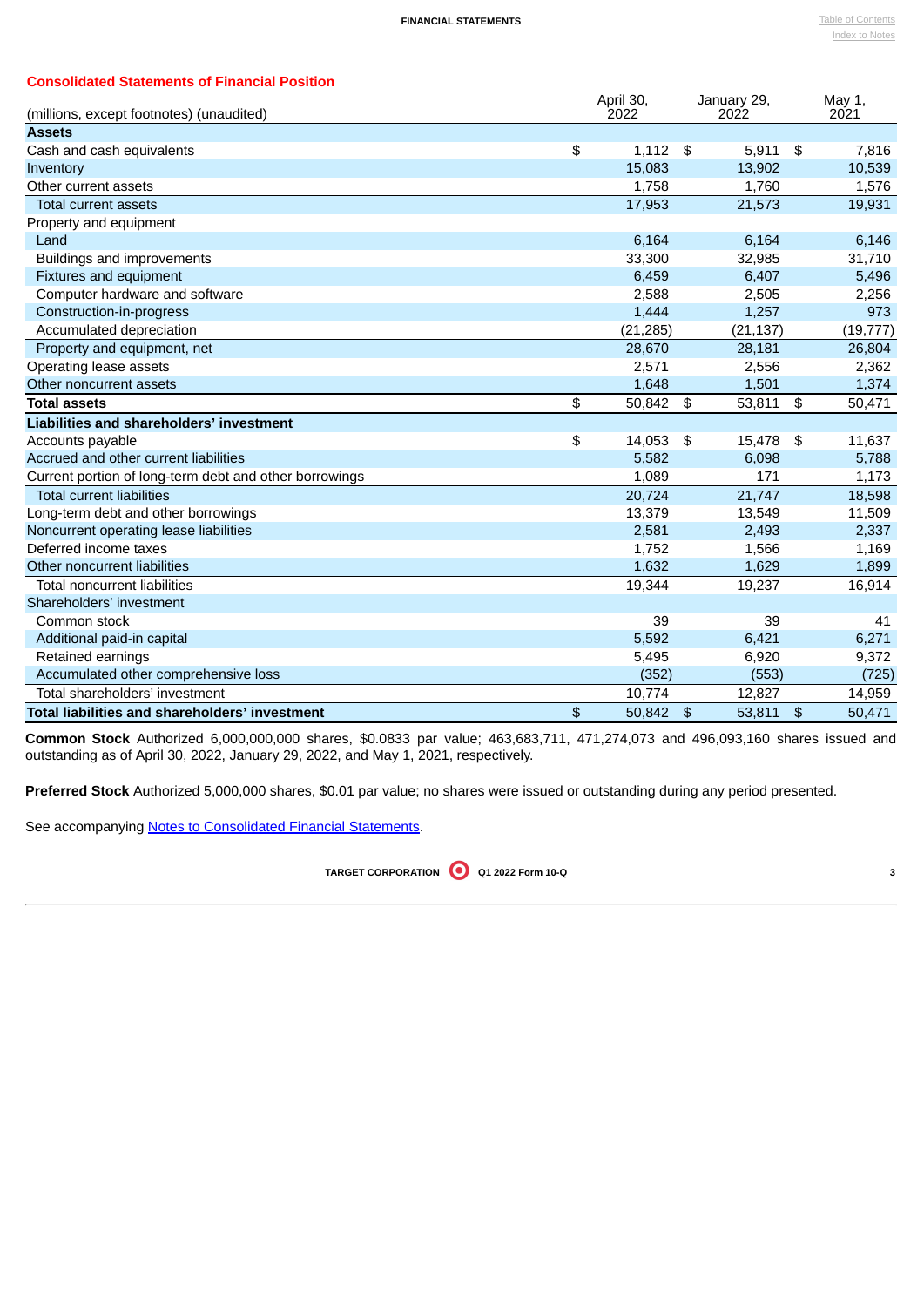| <b>Consolidated Statements of Cash Flows</b> |                    |             |
|----------------------------------------------|--------------------|-------------|
|                                              | Three Months Ended |             |
| (millions) (unaudited)                       | April 30, 2022     | May 1, 2021 |

| <b>Operating activities</b>                                                                    |             |             |
|------------------------------------------------------------------------------------------------|-------------|-------------|
| Net earnings                                                                                   | \$<br>1,009 | \$<br>2,097 |
| Adjustments to reconcile net earnings to cash (required for) provided by operating activities: |             |             |
| Depreciation and amortization                                                                  | 679         | 667         |
| Share-based compensation expense                                                               | 83          | 79          |
| Deferred income taxes                                                                          | 115         | 170         |
| Gain on Dermstore sale                                                                         |             | (335)       |
| Noncash losses / (gains) and other, net                                                        | 52          | (30)        |
| Changes in operating accounts:                                                                 |             |             |
| Inventory                                                                                      | (1, 181)    | 114         |
| Other assets                                                                                   | (86)        | (5)         |
| Accounts payable                                                                               | (1,560)     | (1, 205)    |
| Accrued and other liabilities                                                                  | (505)       | (413)       |
| Cash (required for) provided by operating activities                                           | (1, 394)    | 1,139       |
| <b>Investing activities</b>                                                                    |             |             |
| Expenditures for property and equipment                                                        | (952)       | (540)       |
| Proceeds from disposal of property and equipment                                               | 2           | 12          |
| Proceeds from Dermstore sale                                                                   |             | 356         |
| Other investments                                                                              | 2           | 7           |
| Cash required for investing activities                                                         | (948)       | (165)       |
| <b>Financing activities</b>                                                                    |             |             |
| Change in commercial paper, net                                                                | 945         |             |
| Reductions of long-term debt                                                                   | (48)        | (21)        |
| Dividends paid                                                                                 | (424)       | (340)       |
| Repurchase of stock                                                                            | (181)       | (1, 310)    |
| Accelerated share repurchase pending final settlement                                          | (2,750)     |             |
| Stock option exercises                                                                         | 1           | 2           |
| Cash required for financing activities                                                         | (2, 457)    | (1,669)     |
| Net decrease in cash and cash equivalents                                                      | (4, 799)    | (695)       |
| Cash and cash equivalents at beginning of period                                               | 5,911       | 8,511       |
| Cash and cash equivalents at end of period                                                     | \$<br>1,112 | \$<br>7,816 |
| <b>Supplemental information</b>                                                                |             |             |
| Leased assets obtained in exchange for new finance lease liabilities                           | \$<br>62    | \$<br>69    |
| Leased assets obtained in exchange for new operating lease liabilities                         | 59          | 189         |
|                                                                                                |             |             |

<span id="page-5-0"></span>See accompanying Notes to [Consolidated](#page-8-0) Financial Statements.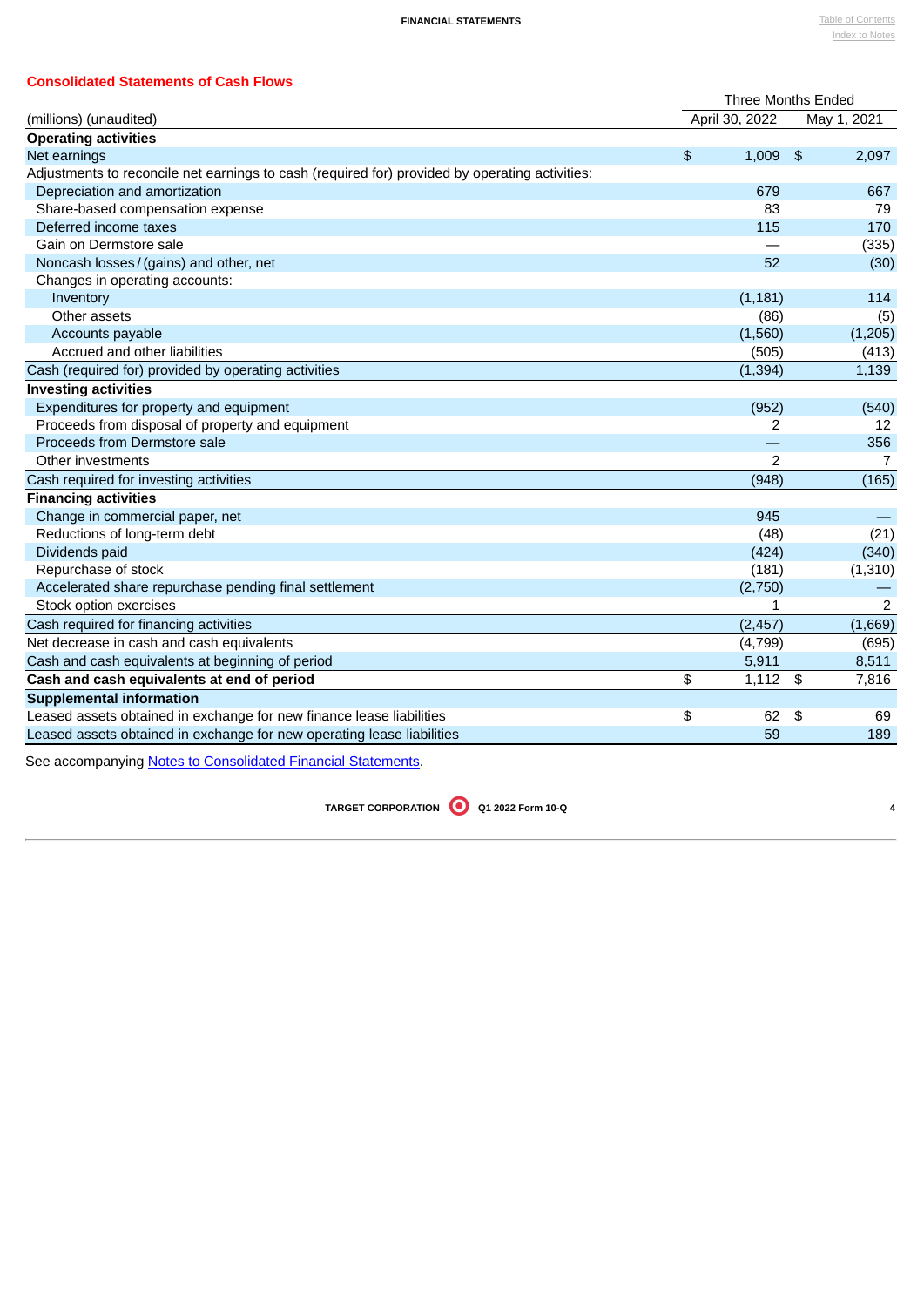## **Consolidated Statements of Shareholders' Investment**

| <b>JIAIGHIGHIS OF JHAFGHUIGHS INVESINGHI</b> | Common        |                | <b>Stock</b> |                | Additional |               |            | <b>Accumulated Other</b> |               |          |
|----------------------------------------------|---------------|----------------|--------------|----------------|------------|---------------|------------|--------------------------|---------------|----------|
|                                              | <b>Stock</b>  |                | Par          |                | Paid-in    |               | Retained   | Comprehensive            |               |          |
| (millions) (unaudited)                       | <b>Shares</b> |                | Value        |                | Capital    |               | Earnings   | (Loss) / Income          |               | Total    |
| January 30, 2021                             | 500.9         | \$             | 42           | $\mathfrak{S}$ | 6,329      | \$            | 8,825      | \$<br>(756)              | $\frac{4}{5}$ | 14,440   |
| Net earnings                                 |               |                |              |                |            |               | 2,097      |                          |               | 2,097    |
| Other comprehensive income                   |               |                |              |                |            |               |            | 31                       |               | 31       |
| Dividends declared                           |               |                |              |                |            |               | (343)      |                          |               | (343)    |
| Repurchase of stock                          | (6.1)         |                | (1)          |                |            |               | (1,207)    |                          |               | (1,208)  |
| Stock options and awards                     | 1.3           |                |              |                | (58)       |               |            |                          |               | (58)     |
| May 1, 2021                                  | 496.1         | - \$           | 41           | \$             | 6,271      | - \$          | $9,372$ \$ | (725)                    | \$            | 14,959   |
| Net earnings                                 |               |                |              |                |            |               | 1,817      |                          |               | 1,817    |
| Other comprehensive income                   |               |                |              |                |            |               |            | 12                       |               | 12       |
| Dividends declared                           |               |                |              |                |            |               | (445)      |                          |               | (445)    |
| Repurchase of stock                          | (6.6)         |                |              |                | —          |               | (1,544)    |                          |               | (1, 544) |
| Stock options and awards                     | 0.2           |                |              |                | 61         |               |            |                          |               | 61       |
| July 31, 2021                                | 489.7         | $\mathfrak{B}$ | 41           | \$             | 6,332      | \$            | $9,200$ \$ | (713)                    | \$            | 14,860   |
| Net earnings                                 |               |                |              |                |            |               | 1,488      |                          |               | 1,488    |
| Other comprehensive income                   |               |                |              |                |            |               |            | 26                       |               | 26       |
| Dividends declared                           |               |                |              |                |            |               | (439)      |                          |               | (439)    |
| Repurchase of stock                          | (8.8)         |                | (1)          |                | --         |               | (2, 180)   |                          |               | (2, 181) |
| Stock options and awards                     |               |                |              |                | 49         |               |            |                          |               | 49       |
| October 30, 2021                             | 480.9         | $\mathfrak{F}$ | 40           | $\frac{4}{5}$  | 6,381      | \$            | 8,069      | \$<br>(687)              | $\frac{1}{2}$ | 13,803   |
| Net earnings                                 |               |                |              |                |            |               | 1,544      |                          |               | 1,544    |
| Other comprehensive income                   |               |                |              |                |            |               |            | 134                      |               | 134      |
| Dividends declared                           |               |                |              |                |            |               | (428)      |                          |               | (428)    |
| Repurchase of stock                          | (9.8)         |                | (1)          |                | --         |               | (2, 265)   |                          |               | (2, 266) |
| Stock options and awards                     | 0.2           |                |              |                | 40         |               |            |                          |               | 40       |
| January 29, 2022                             | 471.3         | \$             | 39           | \$             | 6,421      | $\frac{4}{5}$ | 6,920      | \$<br>(553)              | \$            | 12,827   |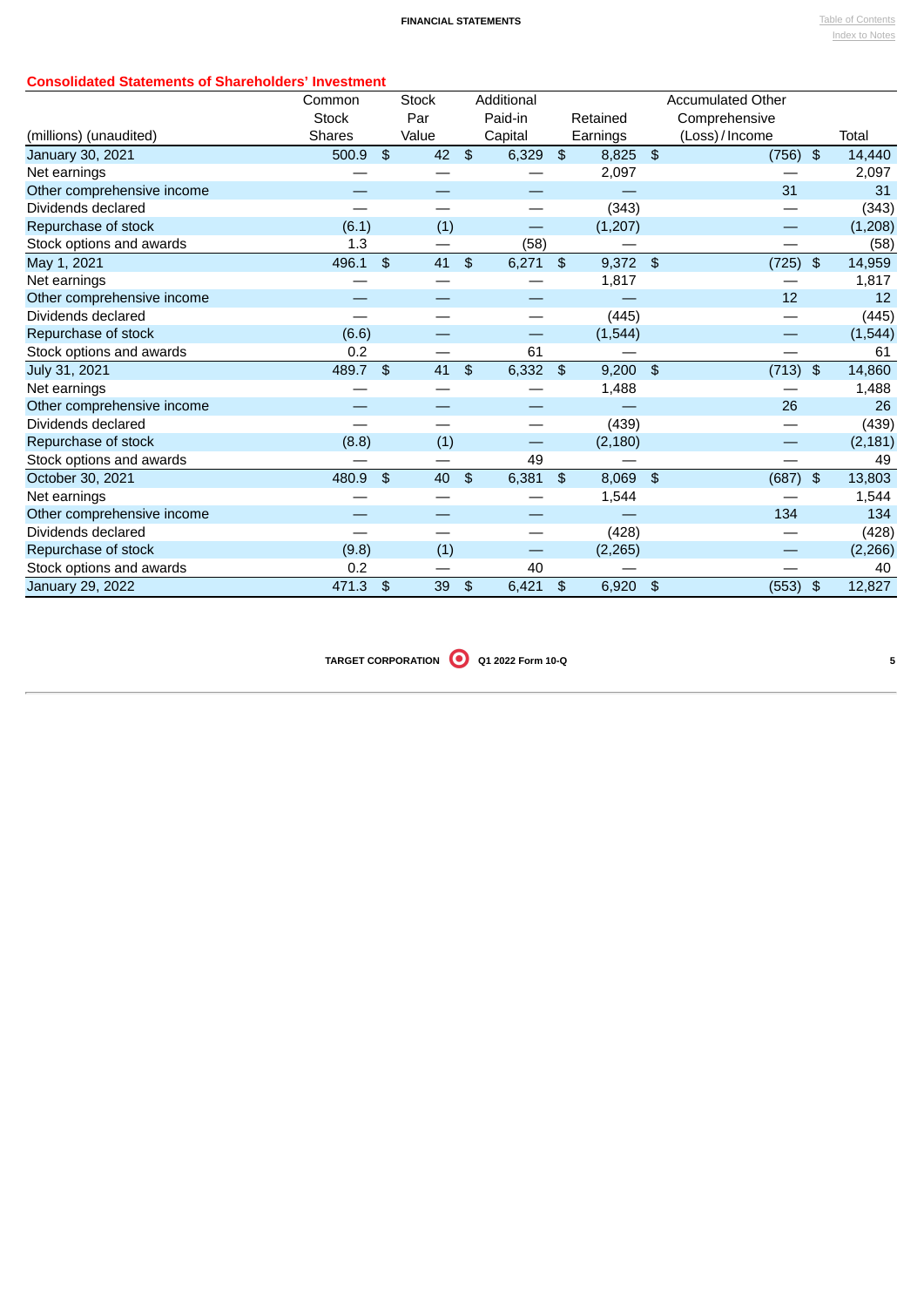| <b>Consolidated Statements of Shareholders' Investment</b> |  |
|------------------------------------------------------------|--|
|                                                            |  |

| Consolidated Otalenichts of Onaferolders Threstinent     |               |                     |             |             |                          |         |
|----------------------------------------------------------|---------------|---------------------|-------------|-------------|--------------------------|---------|
|                                                          | Common        | <b>Stock</b>        | Additional  |             | <b>Accumulated Other</b> |         |
|                                                          | <b>Stock</b>  | Par                 | Paid-in     | Retained    | Comprehensive            |         |
| (millions) (unaudited)                                   | <b>Shares</b> | Value               | Capital     | Earnings    | (Loss)/Income            | Total   |
| January 29, 2022                                         | 471.3         | \$<br>39            | \$<br>6,421 | \$<br>6,920 | \$<br>$(553)$ \$         | 12,827  |
| Net earnings                                             |               |                     |             | 1.009       |                          | 1,009   |
| Other comprehensive income                               |               |                     |             |             | 201                      | 201     |
| Dividends declared                                       |               |                     |             | (426)       |                          | (426)   |
| Repurchase of stock                                      | (0.1)         |                     |             | (10)        |                          | (10)    |
| Accelerated share repurchase pending<br>final settlement | (8.9)         | $\scriptstyle{(1)}$ | (751)       | (1,998)     |                          | (2,750) |
| Stock options and awards                                 | 1.4           |                     | (78)        |             |                          | (77)    |
| April 30, 2022                                           | 463.7         | \$<br>39            | \$<br>5,592 | \$<br>5,495 | \$<br>(352)<br>- \$      | 10,774  |

We declared \$0.90 and \$0.68 dividends per share for the three months ended April 30, 2022, and May 1, 2021, respectively, and \$3.38 per share for the fiscal year ended January 29, 2022.

See accompanying Notes to [Consolidated](#page-8-0) Financial Statements.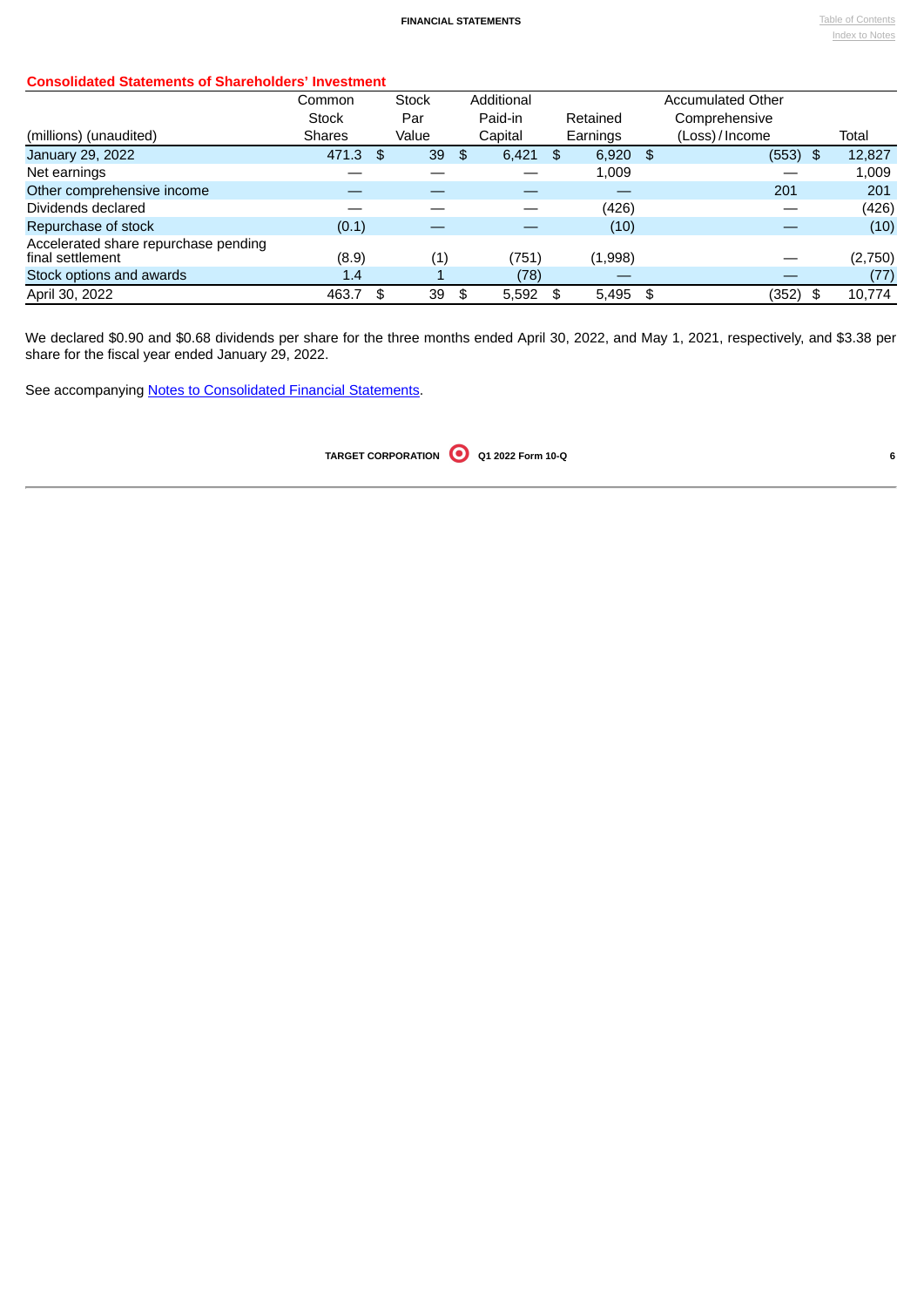## **INDEX TO NOTES**

# <span id="page-8-0"></span>**Notes to [Consolidated](#page-8-1) Financial Statements [7](#page-8-0)**

<span id="page-8-1"></span>

| Note 1  | <b>Accounting Policies</b>                           | <u>8</u>   |
|---------|------------------------------------------------------|------------|
| Note 2  | <b>Dermstore Sale</b>                                | <u>8</u>   |
| Note 3  | <b>Revenues</b>                                      | <u>9</u>   |
| Note 4  | <b>Fair Value Measurements</b>                       | 10         |
| Note 5  | <b>Property and Equipment</b>                        | 10         |
| Note 6  | <b>Commercial Paper and Long-Term Debt</b>           | 10         |
| Note 7  | <b>Derivative Financial Instruments</b>              | <u>10</u>  |
| Note 8  | <b>Share Repurchase</b>                              | 11         |
| Note 9  | <b>Pension Benefits</b>                              | <u> 12</u> |
| Note 10 | <b>Accumulated Other Comprehensive Income (Loss)</b> | 12         |
|         |                                                      |            |
|         |                                                      |            |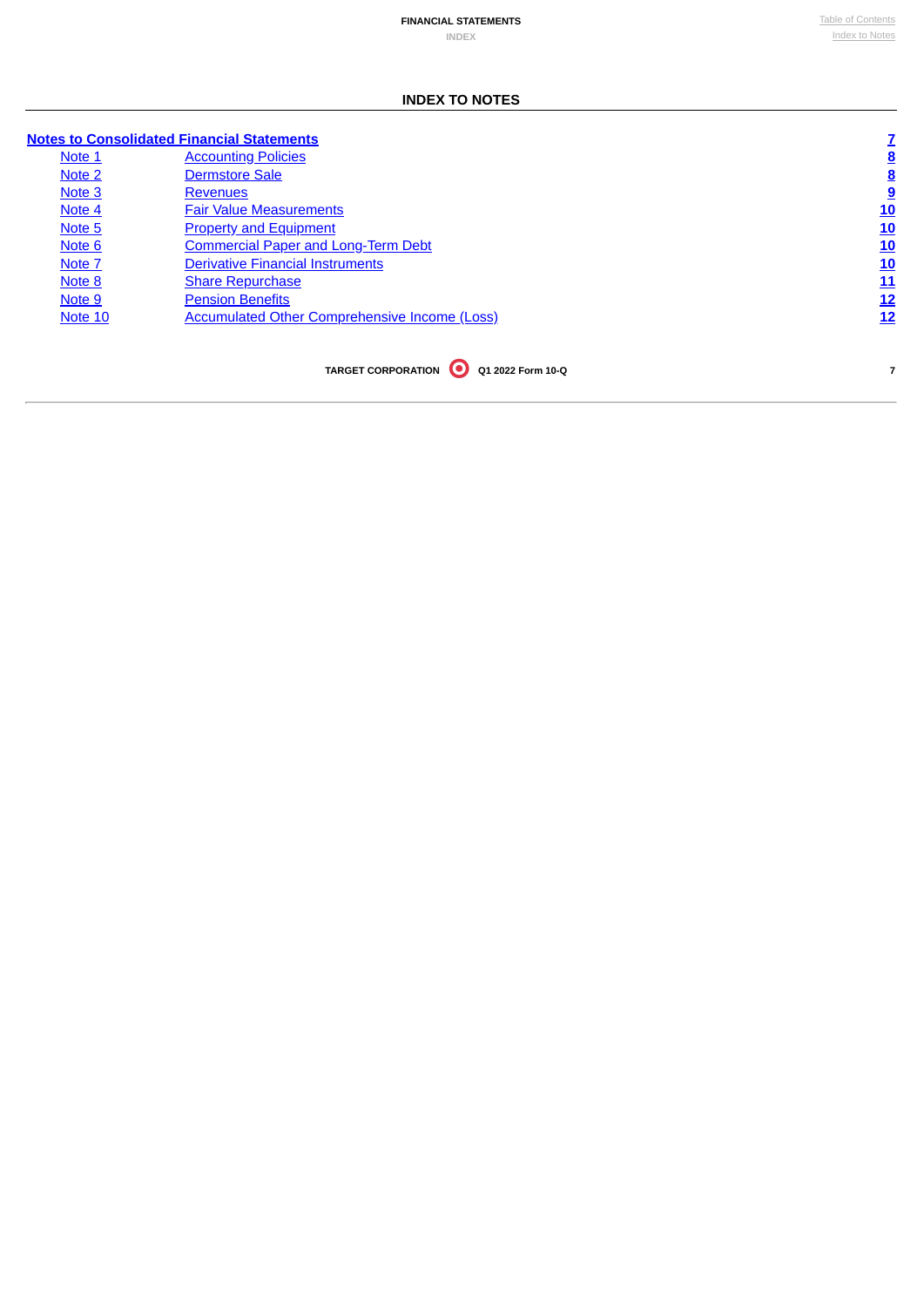## **Notes to Consolidated Financial Statements (unaudited)**

### <span id="page-9-0"></span>**1. Accounting Policies**

These unaudited condensed consolidated financial statements are prepared in accordance with the rules and regulations of the Securities and Exchange Commission applicable to interim financial statements. While these statements reflect all normal recurring adjustments that are, in the opinion of management, necessary for fair presentation of the results of the interim period, they do not include all of the information and footnotes required by United States generally accepted accounting principles (U.S. GAAP) for complete financial statements. These condensed consolidated financial statements should be read in conjunction with the financial statement disclosures in our 2021 Form 10-K.

We use the same accounting policies in preparing quarterly and annual financial statements.

We operate as a single segment that is designed to enable guests to purchase products seamlessly in stores or through our digital channels. Nearly all of our revenues are generated in the U.S. The vast majority of our long-lived assets are located within the U.S.

Due to the seasonal nature of our business, quarterly revenues, expenses, earnings, and cash flows are not necessarily indicative of the results that may be expected for the full year.

#### <span id="page-9-1"></span>**2. Dermstore Sale**

<span id="page-9-2"></span>In February 2021, we sold our wholly owned subsidiary Dermstore LLC (Dermstore) for \$356 million in cash and recognized a \$335 million pretax gain, which is included in Net Other (Income) / Expense. Dermstore represented less than 1 percent of our consolidated revenues, operating income and net assets.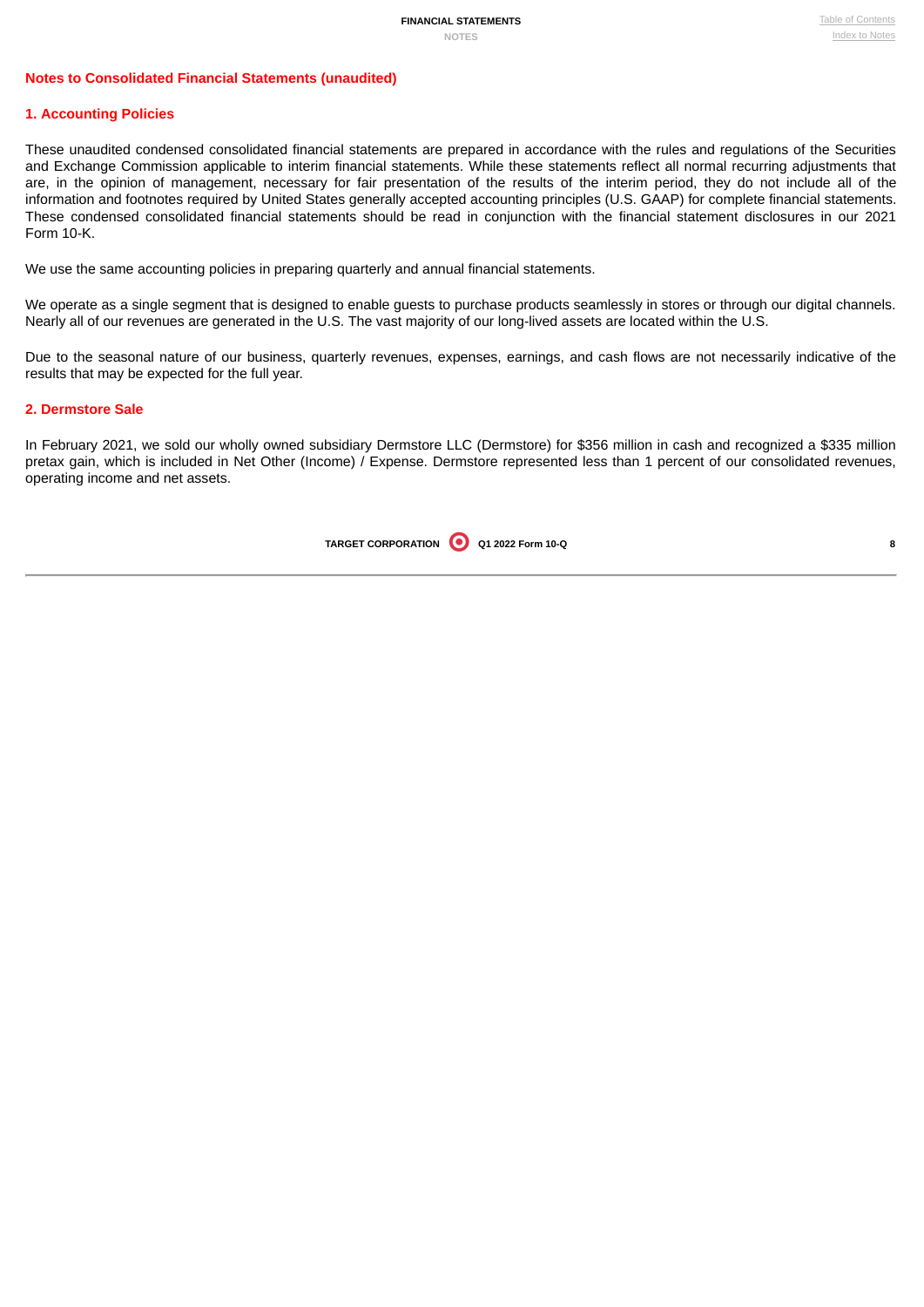## **3. Revenues**

General merchandise sales represent the vast majority of our revenues. We also earn revenues from a variety of other sources, most notably credit card profit-sharing income from our arrangement with TD Bank Group (TD).

| <b>Revenues</b>                     |                | Three Months Ended |
|-------------------------------------|----------------|--------------------|
| (millions)                          | April 30, 2022 | May 1, 2021        |
| Apparel and accessories (a)         | \$<br>4,239    | 4,269<br>- \$      |
| Beauty and household essentials (b) | 7,053          | 6,364              |
| Food and beverage (c)               | 5,505          | 4,856              |
| Hardlines <sup>(d)</sup>            | 3,713          | 3,946              |
| Home furnishings and décor (e)      | 4,271          | 4,410              |
| Other                               | 49             | 34                 |
| <b>Sales</b>                        | 24,830         | 23,879             |
|                                     |                |                    |
| Credit card profit sharing          | 185            | 171                |
| Other                               | 155            | 147                |
| Other revenue                       | 340            | 318                |
|                                     |                |                    |
| <b>Total revenue</b>                | 25,170<br>\$   | 24,197<br>\$       |

Includes apparel for women, men, boys, girls, toddlers, infants and newborns, as well as jewelry, accessories, and shoes. *(a)*

Includes beauty and personal care, baby gear, cleaning, paper products, and pet supplies. *(b)*

Includes dry grocery, dairy, frozen food, beverages, candy, snacks, deli, bakery, meat, produce, and food service in our stores. *(c)*

Includes electronics (including video game hardware and software), toys, entertainment, sporting goods, and luggage. *(d)*

Includes furniture, lighting, storage, kitchenware, small appliances, home décor, bed and bath, home improvement, school/office supplies, greeting cards and party supplies, and other seasonal merchandise. *(e)*

*Merchandise sales —* We record almost all retail store revenues at the point of sale. Digitally originated sales may include shipping revenue and are recorded upon delivery to the guest or upon guest pickup at the store. Sales are recognized net of expected returns, which we estimate using historical return patterns and our expectation of future returns. As of April 30, 2022, January 29, 2022, and May 1, 2021, the accrual for estimated returns was \$204 million, \$165 million, and \$196 million, respectively.

Revenue from Target gift card sales is recognized upon gift card redemption, which is typically within one year of issuance.

### **Gift Card Liability Activity**

| (millions)              | January 29,<br>2022 | Gift Cards Issued<br>During Current<br>Period But Not<br>Redeemed <sup>(b)</sup> | Revenue<br>Recognized From<br><b>Beginning Liability</b> | April 30.<br>2022 |
|-------------------------|---------------------|----------------------------------------------------------------------------------|----------------------------------------------------------|-------------------|
| Gift card liability (a) | 1,202               | 276                                                                              | (465)                                                    | 1,013             |

Included in Accrued and Other Current Liabilities. *(a)*

Net of estimated breakage. *(b)*

*Credit card profit sharing* — We receive payments under a credit card program agreement with TD. Under the agreement, we receive a percentage of the profits generated by the Target Credit Card and Target MasterCard receivables in exchange for performing account servicing and primary marketing functions. TD underwrites, funds, and owns Target Credit Card and Target MasterCard receivables, controls risk management policies, and oversees regulatory compliance.

|--|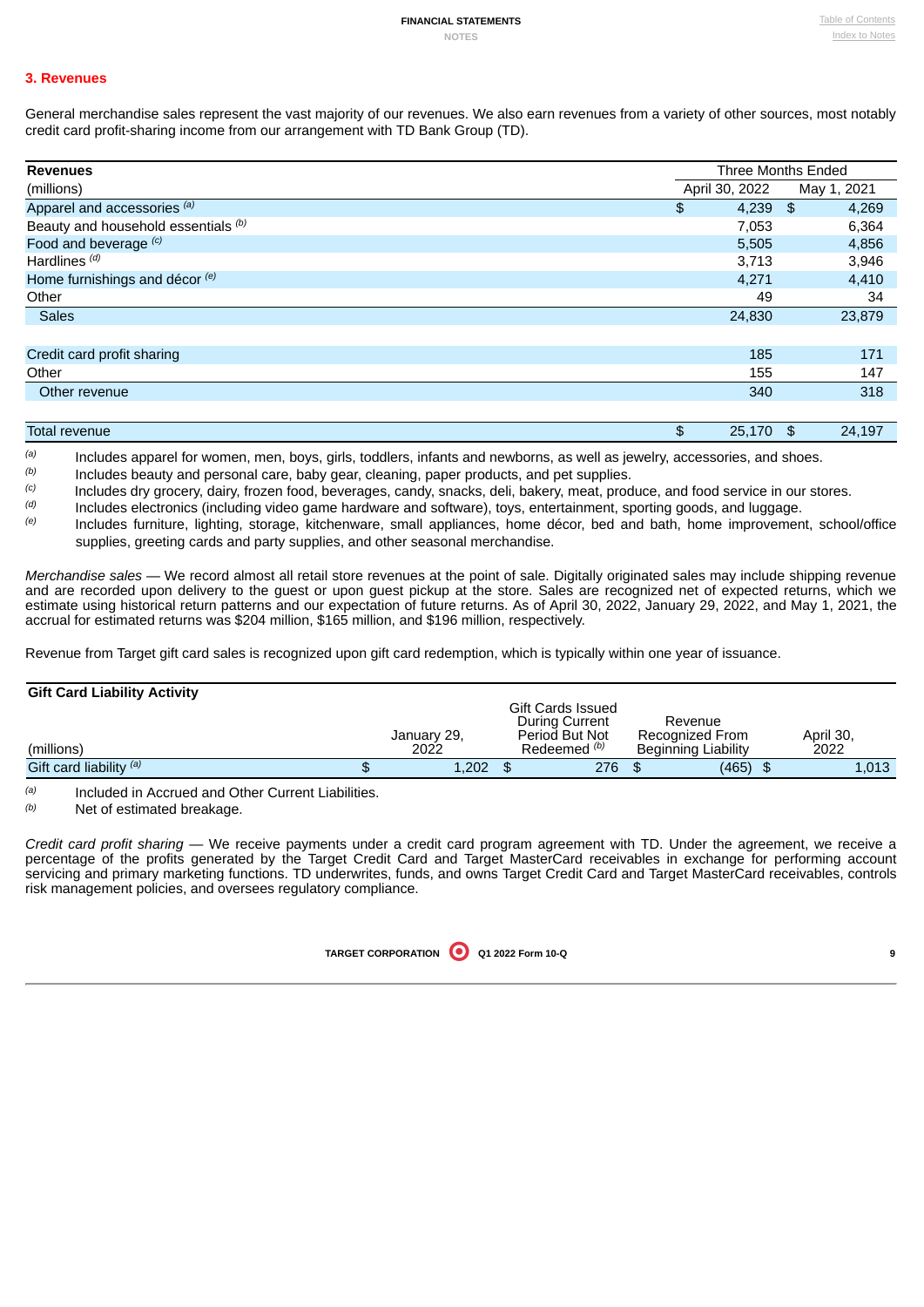*Other* — Includes advertising, Shipt membership and service revenues, commissions earned on third-party sales through Target.com, rental income, and other miscellaneous revenues.

## <span id="page-11-0"></span>**4. Fair Value Measurements**

Fair value measurements are reported in one of three levels reflecting the significant inputs used to determine fair value.

| <b>Financial Instruments Measured On a Recurring Basis</b> |                                     |                      | Fair Value     |                     |             |  |  |  |  |  |
|------------------------------------------------------------|-------------------------------------|----------------------|----------------|---------------------|-------------|--|--|--|--|--|
| (millions)                                                 | Classification                      | Measurement<br>Level | April 30, 2022 | January 29,<br>2022 | May 1, 2021 |  |  |  |  |  |
| <b>Assets</b>                                              |                                     |                      |                |                     |             |  |  |  |  |  |
| Short-term investments                                     | Cash and Cash Equivalents           | Level $1$ \$         | 182 \$         | 4,985 \$            | 6,895       |  |  |  |  |  |
| Prepaid forward contracts                                  | <b>Other Current Assets</b>         | Level 1              | 37             | 35                  | 37          |  |  |  |  |  |
| Interest rate swaps                                        | <b>Other Current Assets</b>         | Level 2              | 41             | 17                  |             |  |  |  |  |  |
| Interest rate swaps                                        | <b>Other Noncurrent Assets</b>      | Level 2              | 292            | 135                 | 149         |  |  |  |  |  |
| Liabilities                                                |                                     |                      |                |                     |             |  |  |  |  |  |
| Interest rate swaps                                        | <b>Other Noncurrent Liabilities</b> | Level 2              | 27             |                     |             |  |  |  |  |  |

| Significant Financial Instruments Not Measured at Fair<br>Value $(a)$ |                    | April 30, 2022<br>January 29, 2022 |                    | May 1, 2021   |                    |               |
|-----------------------------------------------------------------------|--------------------|------------------------------------|--------------------|---------------|--------------------|---------------|
| (millions)                                                            | Carrying<br>Amount | Fair<br>Value                      | Carrving<br>Amount | Fair<br>Value | Carrying<br>Amount | Fair<br>Value |
| Long-term debt, including current portion $(0)$                       | $11.549$ \$        | 11.466                             | $11.568$ \$        | 12.808        | 10.646 \$          | 12.335        |

The carrying amounts of certain other current assets, commercial paper, accounts payable, and certain accrued and other current liabilities approximate fair value due to their short-term nature. *(a)*

The fair value of debt is generally measured using a discounted cash flow analysis based on current market interest rates for the same or similar types of financial instruments and would be classified as Level 2. These amounts exclude commercial paper, unamortized swap valuation adjustments, and lease liabilities. *(b)*

## <span id="page-11-1"></span>**5. Property and Equipment**

We review long-lived assets for impairment when store performance expectations, events, or changes in circumstances—such as a decision to relocate or close a store, office, or distribution center, discontinue a project, or make significant software changes—indicate that the asset's carrying value may not be recoverable. We recognized impairment charges of \$23 million and \$41 million during the three months ended April 30, 2022, and May 1, 2021, respectively. These impairment charges are included in Selling, General and Administrative Expenses (SG&A).

### <span id="page-11-2"></span>**6. Commercial Paper and Long-Term Debt**

We obtain short-term financing from time to time under our commercial paper program. For the three months ended April 30, 2022, the maximum amount outstanding was \$1.1 billion, and the average daily amount outstanding was \$291 million, at a weighted average annual interest rate of 0.4 percent. As of April 30, 2022, \$945 million was outstanding and is classified within Current Portion of Long-Term Debt and Other Borrowings on our Consolidated Statement of Financial Position. No balances were outstanding at any time during the three months ended May 1, 2021.

## <span id="page-11-3"></span>**7. Derivative Financial Instruments**

Our derivative instruments consist of interest rate swaps used to mitigate interest rate risk. As a result, we have counterparty credit exposure to large global financial institutions, which we monitor on an ongoing basis. [Note](#page-11-0) 4 to the Consolidated Financial Statements provides the fair value and classification of these instruments.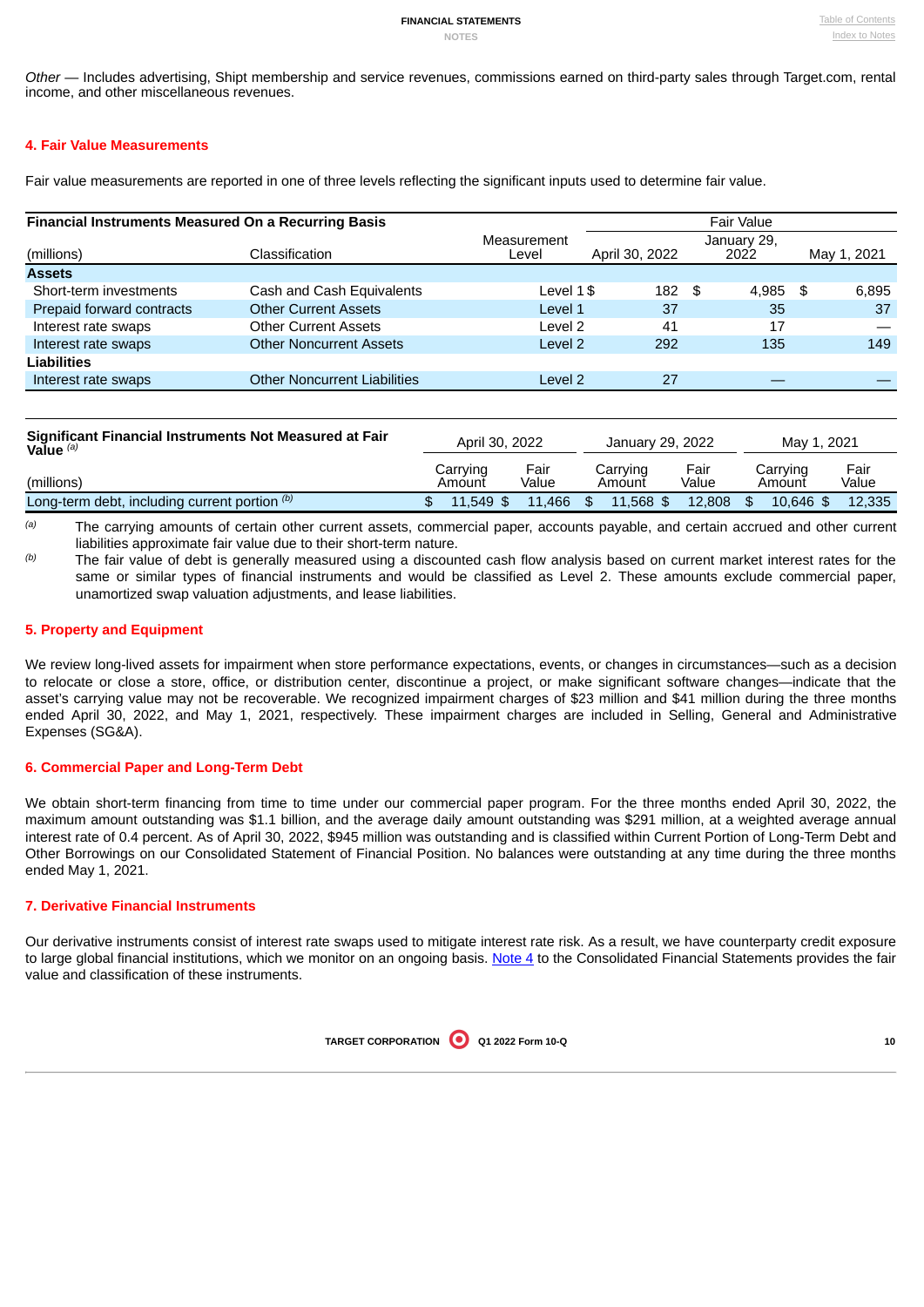# **FINANCIAL STATEMENTS Table of [Contents](#page-0-0)**

As of April 30, 2022, January 29, 2022, and May 1, 2021, we were party to interest rate swaps with notional amounts totaling \$1.5 billion. We pay a floating rate and receive a fixed rate under each of these agreements. All of the agreements are designated as fair value hedges, and all were considered to be perfectly effective under the shortcut method during the three months ended April 30, 2022, and May 1, 2021.

We were party to forward-starting interest rate swaps with notional amounts totaling \$2.15 billion as of April 30, 2022, and January 29, 2022, and \$250 million as of May 1, 2021. We use these derivative financial instruments, which have been designated as cash flow hedges, to hedge the interest rate exposure of anticipated future debt issuances during the next three years. Based on the fair value of these swaps as of April 30, 2022, Accumulated Other Comprehensive Loss (AOCI) included an unrealized gain of \$333 million. Any unrealized gain or loss at the time of debt issuance will be reclassified and reduce Net Interest Expense as we record interest expense on the associated debt.

| <b>Effect of Hedges on Debt</b><br>(millions)               | April 30, 2022 | January 29,<br>2022 | May 1, 2021 |
|-------------------------------------------------------------|----------------|---------------------|-------------|
| Long-term debt and other borrowings                         |                |                     |             |
| Carrying amount of hedged debt                              | 1.468          | $1.572$ \$          | 1.627       |
| Cumulative hedging adjustments, included in carrying amount | (27)           |                     | 132         |

| <b>Effect of Hedges on Net Interest Expense</b>                     | Three Months Ended       |             |      |  |
|---------------------------------------------------------------------|--------------------------|-------------|------|--|
| (millions)                                                          | April 30, 2022           | May 1, 2021 |      |  |
| Gain (loss) on fair value hedges recognized in Net Interest Expense |                          |             |      |  |
| Interest rate swap designated as fair value hedges                  | \$<br>$(104)$ \$         |             | (51) |  |
| Hedged debt                                                         | 104                      |             | 51   |  |
| Total                                                               | $\overline{\phantom{a}}$ |             |      |  |

## <span id="page-12-0"></span>**8. Share Repurchase**

We periodically repurchase shares of our common stock under a board-authorized repurchase program through a combination of open market transactions, accelerated share repurchase (ASR) arrangements, and other privately negotiated transactions with financial institutions.

| <b>Share Repurchase Activity</b>  | Three Months Ended |  |             |  |
|-----------------------------------|--------------------|--|-------------|--|
| (millions, except per share data) | April 30, 2022     |  | Mav 1, 2021 |  |
| Number of shares purchased        | 0.1                |  | 6.1         |  |
| Average price paid per share      | 208.60             |  | 190.77      |  |
| Total investment                  | 10                 |  | 1,165       |  |

Note: This table excludes activity related to the ASR arrangements described below because final settlement had not occurred as of April 30, 2022.

<span id="page-12-1"></span>During the first quarter of 2022, we entered into an ASR arrangement to repurchase up to \$2.75 billion of our common stock. Under the agreement, we paid \$2.75 billion and received an initial delivery of 8.9 million shares, which were retired, resulting in a \$2 billion reduction to Retained Earnings. As of April 30, 2022, \$751 million is included in the Consolidated Statement of Financial Position as a reduction to Additional Paid-in Capital.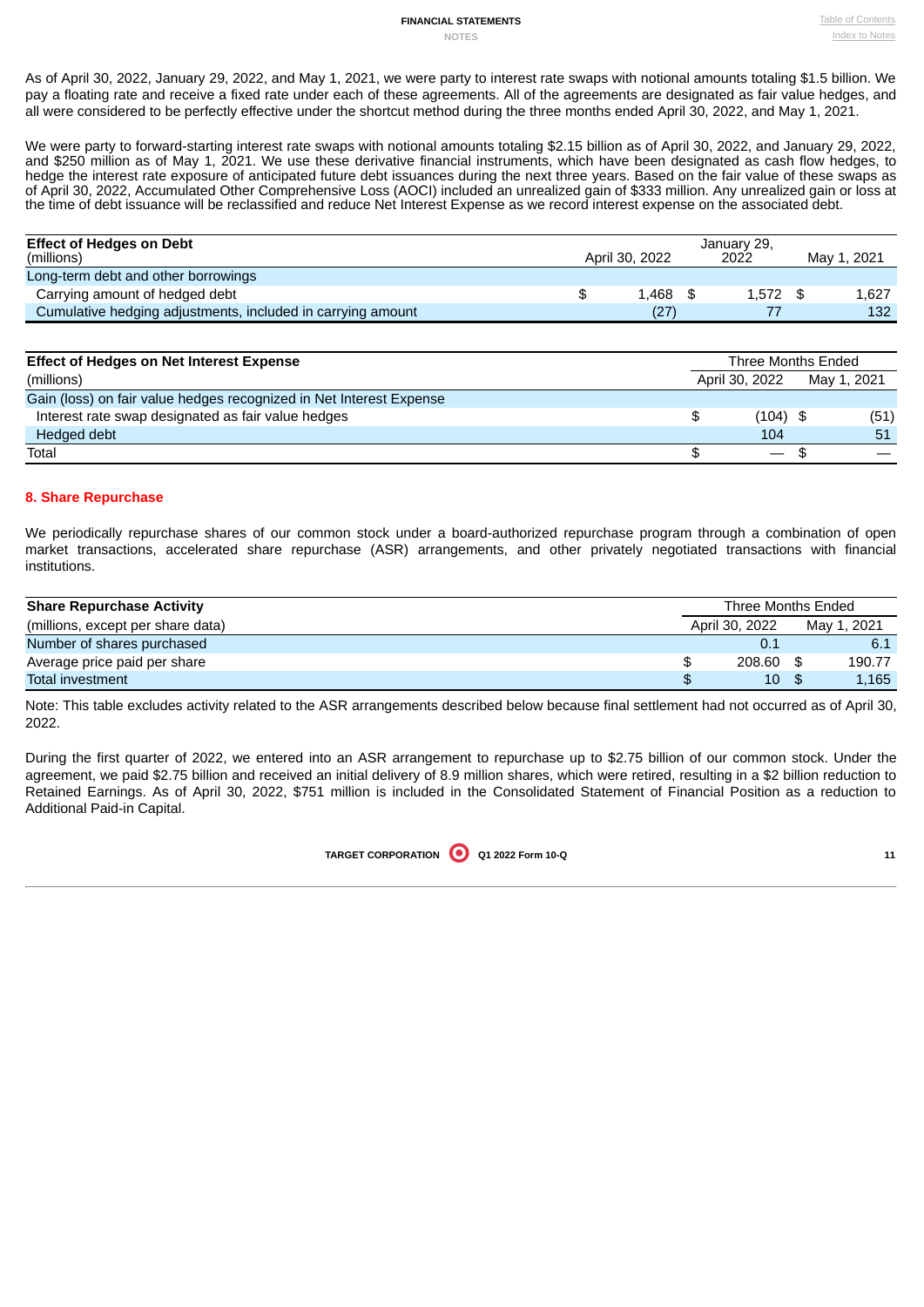# **9. Pension Benefits**

We provide pension plan benefits to eligible team members.

| <b>Net Pension Benefits Expense</b> |
|-------------------------------------|
|-------------------------------------|

| <b>Net Pension Benefits Expense</b>           |                              |    |                   |  | Three Months Ended |
|-----------------------------------------------|------------------------------|----|-------------------|--|--------------------|
| (millions)                                    | Classification               |    | April 30,<br>2022 |  | May 1, 2021        |
| Service cost benefits earned                  | SG&A                         | \$ | $23 \quad$ \$     |  | 24                 |
| Interest cost on projected benefit obligation | Net Other (Income) / Expense |    | 29                |  | 24                 |
| Expected return on assets                     | Net Other (Income) / Expense |    | (59)              |  | (59)               |
| Amortization of losses                        | Net Other (Income) / Expense |    | 15                |  | 29                 |
| Total                                         |                              |    | 8                 |  | 18                 |

# <span id="page-13-1"></span>**10. Accumulated Other Comprehensive Income (Loss)**

<span id="page-13-0"></span>

| <b>Change in Accumulated Other Comprehensive Income (Loss)</b><br>(millions) | Cash Flow<br>Hedges |     | Currency<br>Translation<br>Adjustment | Pension    | Total |
|------------------------------------------------------------------------------|---------------------|-----|---------------------------------------|------------|-------|
| January 29, 2022                                                             | 49                  | -\$ | $(19)$ \$                             | $(583)$ \$ | (553) |
| Other comprehensive income (loss) before reclassifications, net of tax       | 190                 |     |                                       |            | 190   |
| Amounts reclassified from AOCI, net of tax                                   |                     |     |                                       | 11         | 11    |
| April 30, 2022                                                               | 239                 | \$  | $(19)$ \$                             | $(572)$ \$ | (352) |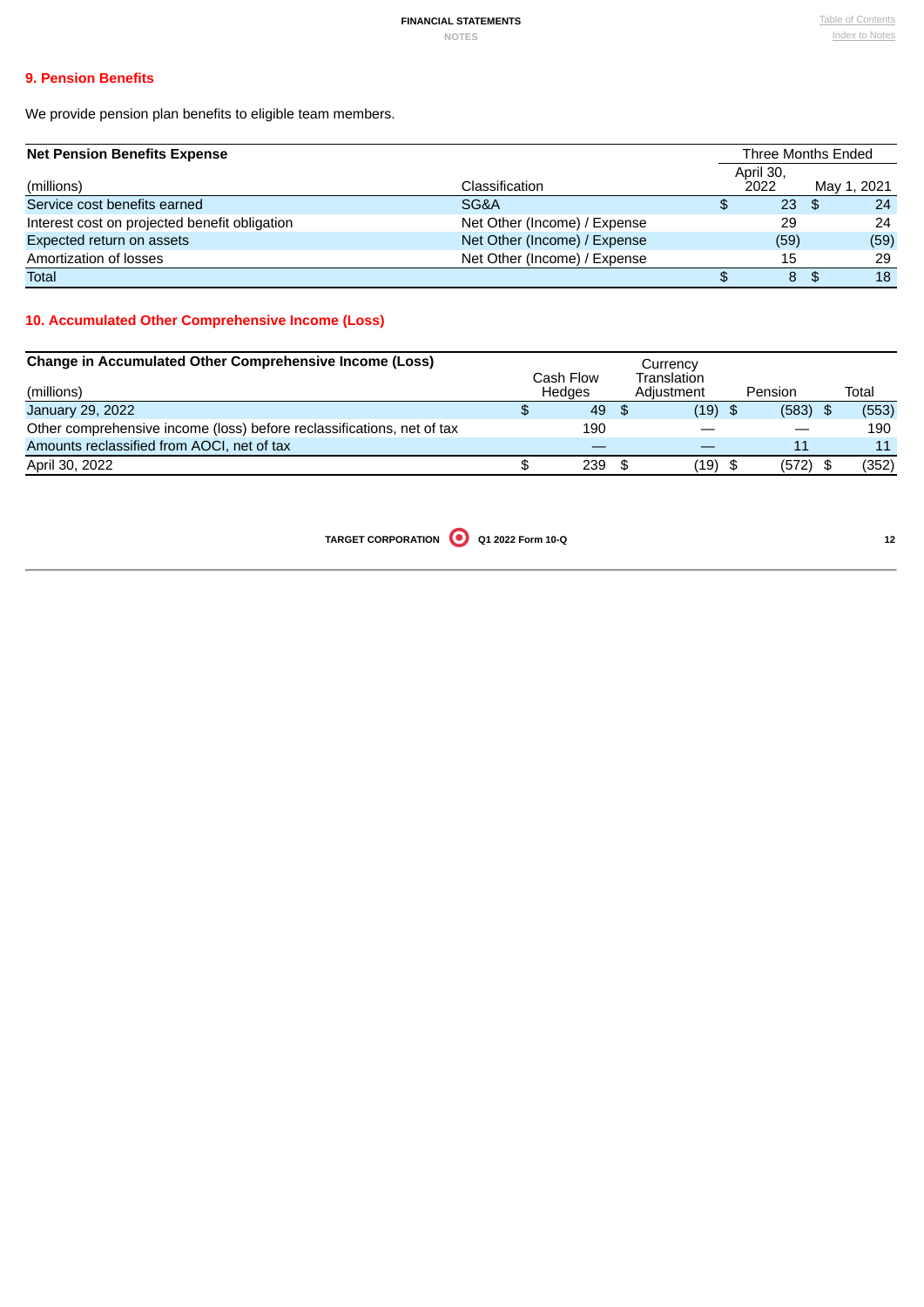### **Item 2. Management's Discussion and Analysis of Financial Condition and Results of Operations**

#### <span id="page-14-0"></span>**Financial Summary**

First quarter 2022 included the following notable items:

- GAAP diluted earnings per share were \$2.16.
- Adjusted diluted earnings per share were \$2.19.
- Total revenue increased 4.0 percent, driven by an increase in comparable sales.
- Comparable sales increased 3.3 percent, driven primarily by a 3.9 percent increase in traffic.
	- *◦* Comparable stores originated sales grew 3.4 percent.
	- *◦* Comparable digitally originated sales increased 3.2 percent.
- Operating income of \$1.3 billion was 43.3 percent lower than for the comparable prior-year period, driven primarily by a decrease in gross margin, reflecting inventory actions taken as a result of lower-than-expected sales in our discretionary categories (Apparel and Accessories, Hardlines, and Home Furnishings and Décor) and supply chain disruptions, as well as increased freight and merchandise costs.

Sales were \$24.8 billion for the three months ended April 30, 2022, an increase of \$1.0 billion, or 4.0 percent, from the comparable prior-year period. Cash flow required for operating activities was \$1.4 billion for the three months ended April 30, 2022, a decrease of \$2.5 billion, or 222.4 percent, from \$1.1 billion cash flow provided by operating activities for the three months ended May 1, 2021. The drivers of the operating cash flow decrease are described on [page](#page-20-0) 20.

| <b>Earnings Per Share</b>           | Three Months Ended |           |             |        |            |
|-------------------------------------|--------------------|-----------|-------------|--------|------------|
|                                     | April 30, 2022     |           | May 1, 2021 |        | Change     |
| GAAP diluted earnings per share     |                    | $2.16$ \$ |             | 4.17   | $(48.2)\%$ |
| Adjustments                         |                    | 0.03      |             | (0.47) |            |
| Adjusted diluted earnings per share |                    | 2.19      |             | 3.69   | $(40.7)\%$ |

Note: Amounts may not foot due to rounding. Adjusted diluted earnings per share (Adjusted EPS), a non-GAAP metric, excludes the impact of certain items. Management believes that Adjusted EPS is useful in providing period-to-period comparisons of the results of our operations. A reconciliation of non-GAAP financial measures to GAAP measures is provided on [page](#page-18-0) 18.

We report after-tax return on invested capital (ROIC) because we believe ROIC provides a meaningful measure of our capital allocation effectiveness over time. For the trailing twelve months ended April 30, 2022, after-tax ROIC was 25.3 percent, compared with 30.7 percent for the trailing twelve months ended May 1, 2021. The calculation of ROIC is provided on [page](#page-19-0) 19.

#### **Supply Chain Disruptions and Demand Shifts**

We have seen continued supply chain disruptions. In addition to country of origin production delays, trucker and dockworker shortages, volatile consumer demand, and other factors have led to industry-wide U.S. port and ground transportation delays. In response, we have taken various actions, including ordering and receiving merchandise earlier, securing incremental freight and storage capacity, and maintaining elevated levels of staffing. In addition, we have recently seen a significant shift in consumer demand away from longer lead time discretionary categories, resulting in lower-than-expected sales and higher-than-expected inventories in these areas. These factors have resulted in increased costs, as well as increased clearance and promotional markdowns, which contributed to decreased profitability in the first quarter of 2022 compared to the prior-year period. These factors will result in increased costs and decreased profitability in future periods, the impact of which could be material. The Gross Margin Rate analysis on [page](#page-16-0) 16 provides additional information.

| TARGET CORPORATION 0 01 2022 Form 10-Q |  |  |
|----------------------------------------|--|--|
|----------------------------------------|--|--|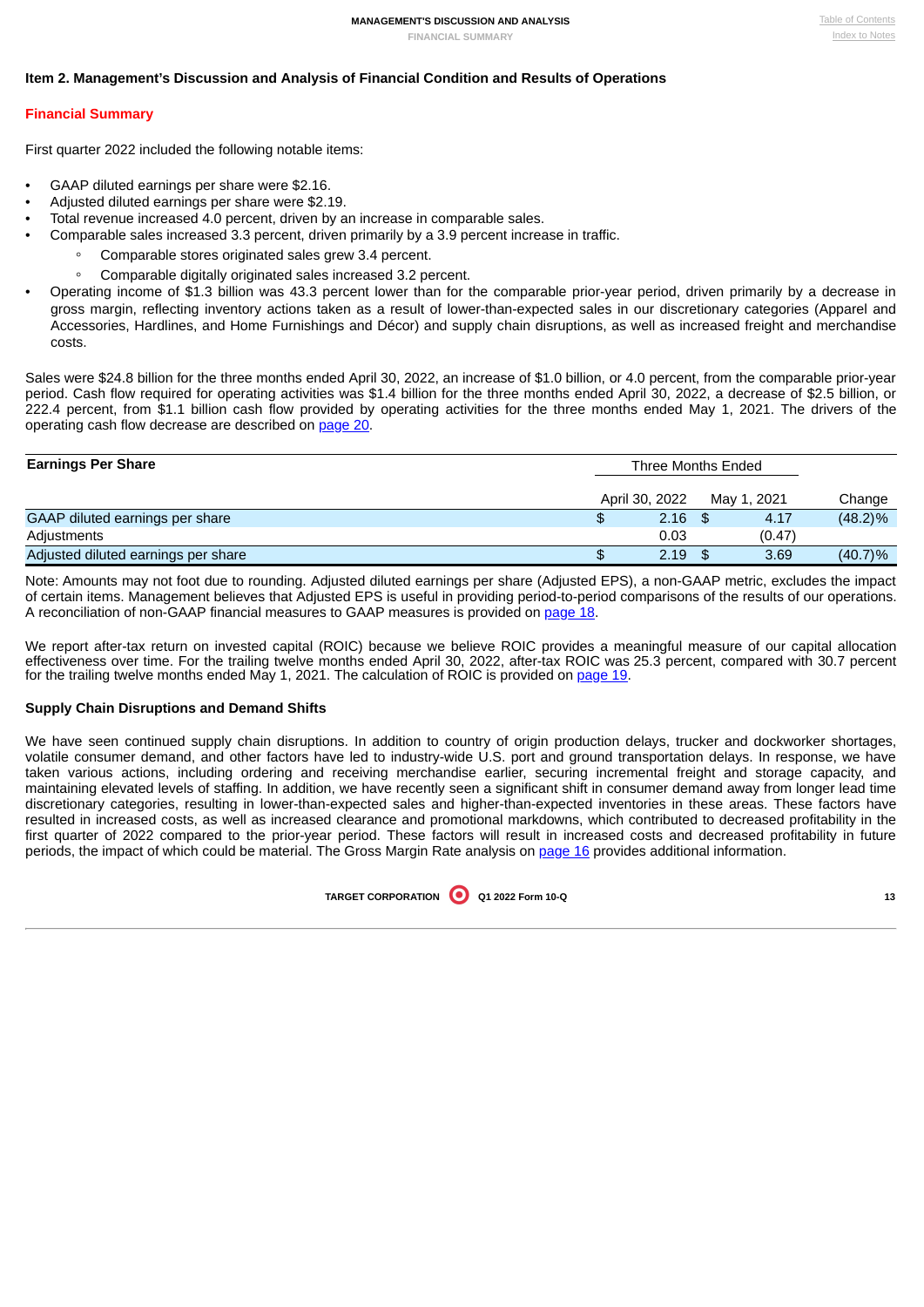# **Analysis of Results of Operations**

| <b>Summary of Operating Income</b>                                                  | Three Months Ended |                |      |             |            |
|-------------------------------------------------------------------------------------|--------------------|----------------|------|-------------|------------|
| (dollars in millions)                                                               |                    | April 30, 2022 |      | May 1, 2021 | Change     |
| <b>Sales</b>                                                                        | £.                 | 24,830         | - \$ | 23,879      | 4.0 %      |
| Other revenue                                                                       |                    | 340            |      | 318         | 6.7        |
| Total revenue                                                                       |                    | 25,170         |      | 24.197      | 4.0        |
| Cost of sales                                                                       |                    | 18.461         |      | 16.716      | 10.4       |
| Selling, general and administrative expenses                                        |                    | 4.762          |      | 4.509       | 5.6        |
| Depreciation and amortization (exclusive of depreciation included in cost of sales) |                    | 601            |      | 598         | 0.3        |
| Operating income                                                                    | \$.                | 1,346          | - \$ | 2.374       | $(43.3)\%$ |

| <b>Rate Analysis</b>                                                                             | Three Months Ended |             |  |
|--------------------------------------------------------------------------------------------------|--------------------|-------------|--|
|                                                                                                  | April 30, 2022     | May 1, 2021 |  |
| Gross margin rate                                                                                | 25.7 %             | 30.0%       |  |
| SG&A expense rate                                                                                | 18.9               | 18.6        |  |
| Depreciation and amortization expense rate (exclusive of depreciation included in cost of sales) | 2.4                | 2.5         |  |
| Operating income margin rate                                                                     | 5.3                | 9.8         |  |

Note: Gross margin rate is calculated as gross margin (sales less cost of sales) divided by sales. All other rates are calculated by dividing the applicable amount by total revenue.

#### **Sales**

Sales include all merchandise sales, net of expected returns, and our estimate of gift card breakage. We use comparable sales to evaluate the performance of our stores and digital channel sales by measuring the change in sales for a period over the comparable prior-year period of equivalent length. Comparable sales include all sales, except sales from stores open less than 13 months, digital acquisitions we have owned less than 13 months, stores that have been closed, and digital acquisitions that we no longer operate. Comparable sales measures vary across the retail industry. As a result, our comparable sales calculation is not necessarily comparable to similarly titled measures reported by other companies. Digitally originated sales include all sales initiated through mobile applications and our websites. Our stores fulfill the majority of digitally originated sales, including shipment from stores to guests, store Order Pickup or Drive Up, and delivery via Shipt. Digitally originated sales may also be fulfilled through our distribution centers, our vendors, or other third parties.

Sales growth—from both comparable sales and new stores—represents an important driver of our long-term profitability. We expect that comparable sales growth will drive the majority of our total sales growth. We believe that our ability to successfully differentiate our guests' shopping experience through a careful combination of merchandise assortment, price, convenience, guest experience, and other factors will, over the long-term, drive both increasing shopping frequency (traffic) and the amount spent each visit (average transaction amount).

| <b>Comparable Sales</b>               | Three Months Ended |             |
|---------------------------------------|--------------------|-------------|
|                                       | April 30, 2022     | May 1, 2021 |
| Comparable sales change               | $3.3\%$            | 22.9%       |
| Drivers of change in comparable sales |                    |             |
| Number of transactions (traffic)      | 3.9                | 17.1        |
| Average transaction amount            | (0.6)              | 5.0         |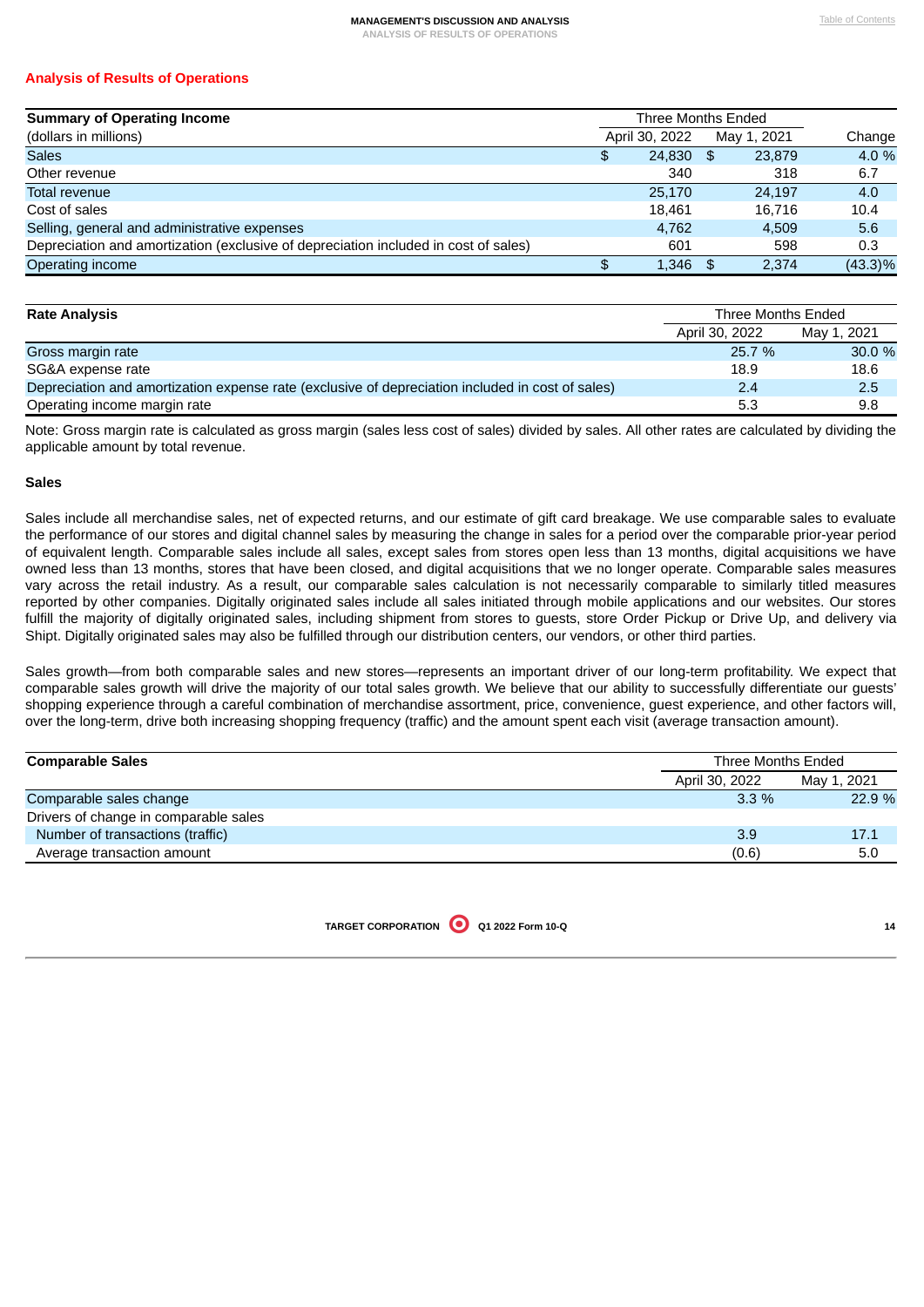#### **MANAGEMENT'S DISCUSSION AND ANALYSIS Table of [Contents](#page-0-0)**

**ANALYSIS OF RESULTS OF OPERATIONS**

| <b>Comparable Sales by Channel</b>           | Three Months Ended |             |
|----------------------------------------------|--------------------|-------------|
|                                              | April 30, 2022     | May 1, 2021 |
| Stores originated comparable sales change    | $3.4\%$            | 18.0 %      |
| Digitally originated comparable sales change |                    | 50.2        |

| <b>Sales by Channel</b> |                | Three Months Ended |  |  |
|-------------------------|----------------|--------------------|--|--|
|                         | April 30, 2022 | May 1, 2021        |  |  |
| Stores originated       | 81.8%          | 81.7 %             |  |  |
| Digitally originated    | 18.2           | 18.3               |  |  |
| <b>Total</b>            | 100 %          | 100 %              |  |  |

| <b>Sales by Fulfillment Channel</b> |                | Three Months Ended |  |
|-------------------------------------|----------------|--------------------|--|
|                                     | April 30, 2022 | May 1, 2021        |  |
| <b>Stores</b>                       | 96.5%          | 96.3 %             |  |
| Other                               | 3.5            | 3.7                |  |
| <b>Total</b>                        | 100 %          | 100 %              |  |

Note: Sales fulfilled by stores include in-store purchases and digitally originated sales fulfilled by shipping merchandise from stores to guests, Order Pickup, Drive Up, and Shipt.

| <b>Sales by Product Category</b> |                | Three Months Ended |  |  |
|----------------------------------|----------------|--------------------|--|--|
|                                  | April 30, 2022 | May 1, 2021        |  |  |
| Apparel and accessories          | 17 %           | 18 %               |  |  |
| Beauty and household essentials  | 29             | 27                 |  |  |
| Food and beverage                | 22             | 20                 |  |  |
| <b>Hardlines</b>                 | 15             | 17                 |  |  |
| Home furnishings and décor       | 17             | 18                 |  |  |
| Total                            | 100 %          | 100 %              |  |  |

[Note](#page-9-2) 3 to the Financial Statements provides additional product category sales information. The collective interaction of a broad array of macroeconomic, competitive, and consumer behavioral factors, as well as sales mix and the transfer of sales to new stores, makes further analysis of sales metrics infeasible.

We monitor the percentage of purchases that are paid for using RedCards (RedCard Penetration) because our internal analysis has indicated that a meaningful portion of the incremental purchases on RedCards are also incremental sales for Target. Guests receive a 5 percent discount on virtually all purchases when they use a RedCard at Target. RedCard sales increased for the three months ended April 30, 2022, and May 1, 2021; however, RedCard penetration declined as total Sales increased at a faster pace.

| <b>RedCard Penetration</b>       | Three Months Ended |             |  |
|----------------------------------|--------------------|-------------|--|
|                                  | April 30, 2022     | May 1, 2021 |  |
| <b>Target Debit Card</b>         | 11.6 %             | 12.1 %      |  |
| <b>Target Credit Cards</b>       | 8.7                | 8.4         |  |
| <b>Total RedCard Penetration</b> | 20.3%              | 20.5 %      |  |

<span id="page-16-0"></span>Note: Amounts may not foot due to rounding.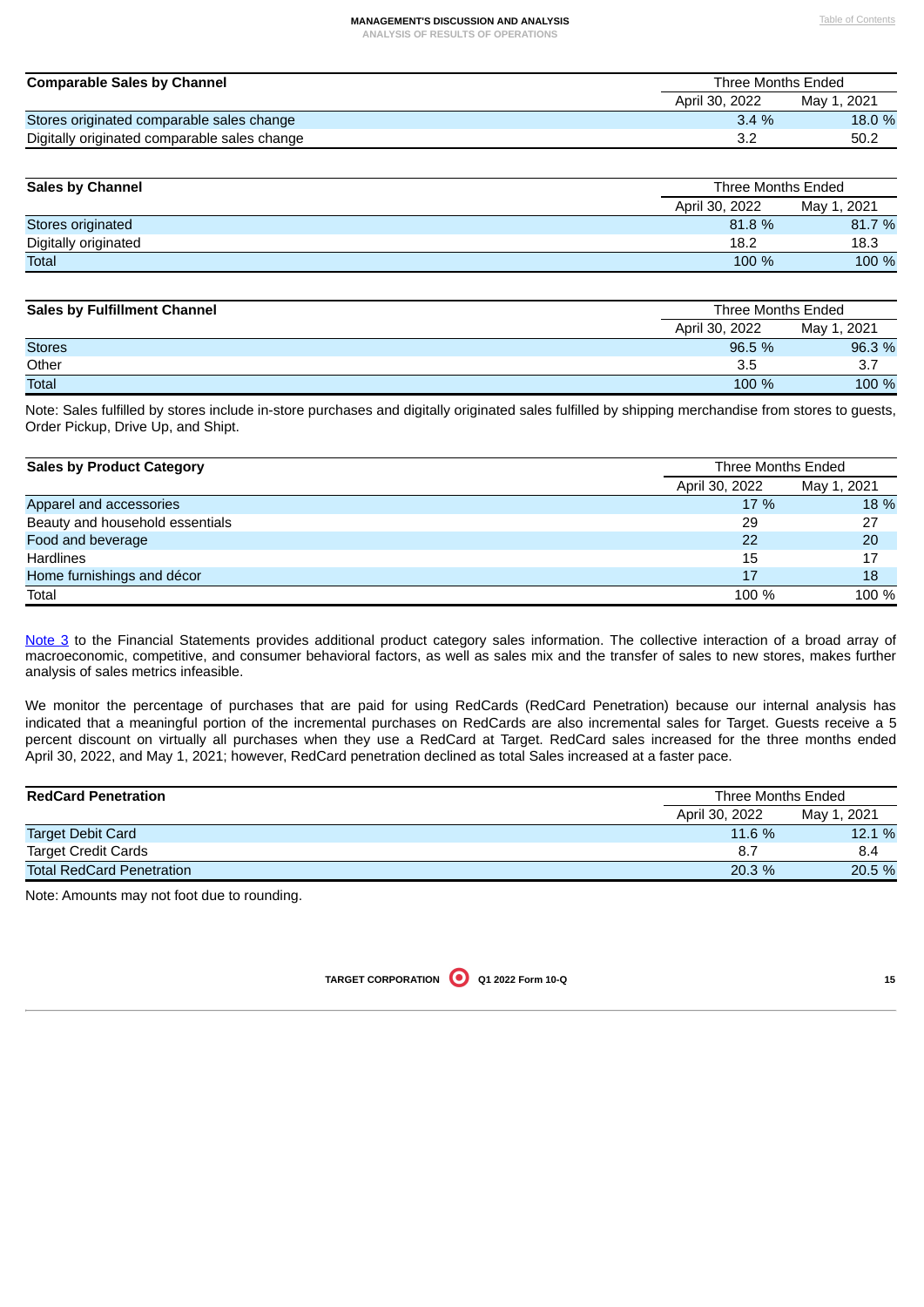



For the three months ended April 30, 2022, our gross margin rate was 25.7 percent compared with 30.0 percent in the comparable prior-year period. This decrease reflected the net impact of

- higher clearance and promotional markdown rates, which were largely the result of inventory impairments and other actions taken in our longer lead time discretionary categories, as well as supply chain disruptions, and higher merchandise and freight costs, partially offset by the benefit of retail price increases;
- supply chain pressure related to increased compensation and headcount in our distribution centers; and
- unfavorable mix in the relative growth rates of higher and lower margin categories.

*Supply Chain [Disruptions](#page-14-0) and Demand Shifts* on page 13 provides additional information.

## **Selling, General, and Administrative Expense Rate**

For the three months ended April 30, 2022, our SG&A expense rate was 18.9 percent compared with 18.6 percent for the comparable prioryear period. The increase reflected the net impact of cost increases across our business, including investments in hourly team member wages, partially offset by lower incentive compensation expense.

### **Store Data**

| <b>Change in Number of Stores</b> |                | Three Months Ended |  |
|-----------------------------------|----------------|--------------------|--|
|                                   | April 30, 2022 | May 1, 2021        |  |
| Beginning store count             | 1,926          | 1,897              |  |
| Opened                            |                | 12                 |  |
| Closed                            |                |                    |  |
| Ending store count                | 1,933          | 1,909              |  |

| <b>Number of Stores and</b> |                | Number of Stores    |             |                | Retail Square Feet (a) |             |  |
|-----------------------------|----------------|---------------------|-------------|----------------|------------------------|-------------|--|
| <b>Retail Square Feet</b>   | April 30, 2022 | January 29,<br>2022 | May 1, 2021 | April 30, 2022 | January 29,<br>2022    | May 1, 2021 |  |
| 170,000 or more sq. ft.     | 274            | 274                 | 273         | 49.071         | 49.071                 | 48.798      |  |
| 50,000 to 169,999 sq. ft.   | 1.519          | 1.516               | 1.510       | 190.461        | 190.205                | 189.618     |  |
| 49,999 or less sq. ft.      | 140            | 136                 | 126         | 4,147          | 4,008                  | 3,690       |  |
| Total                       | 1.933          | 1.926               | 1.909       | 243.679        | 243.284                | 242,106     |  |

In thousands; reflects total square feet less office, distribution center, and vacant space. *(a)*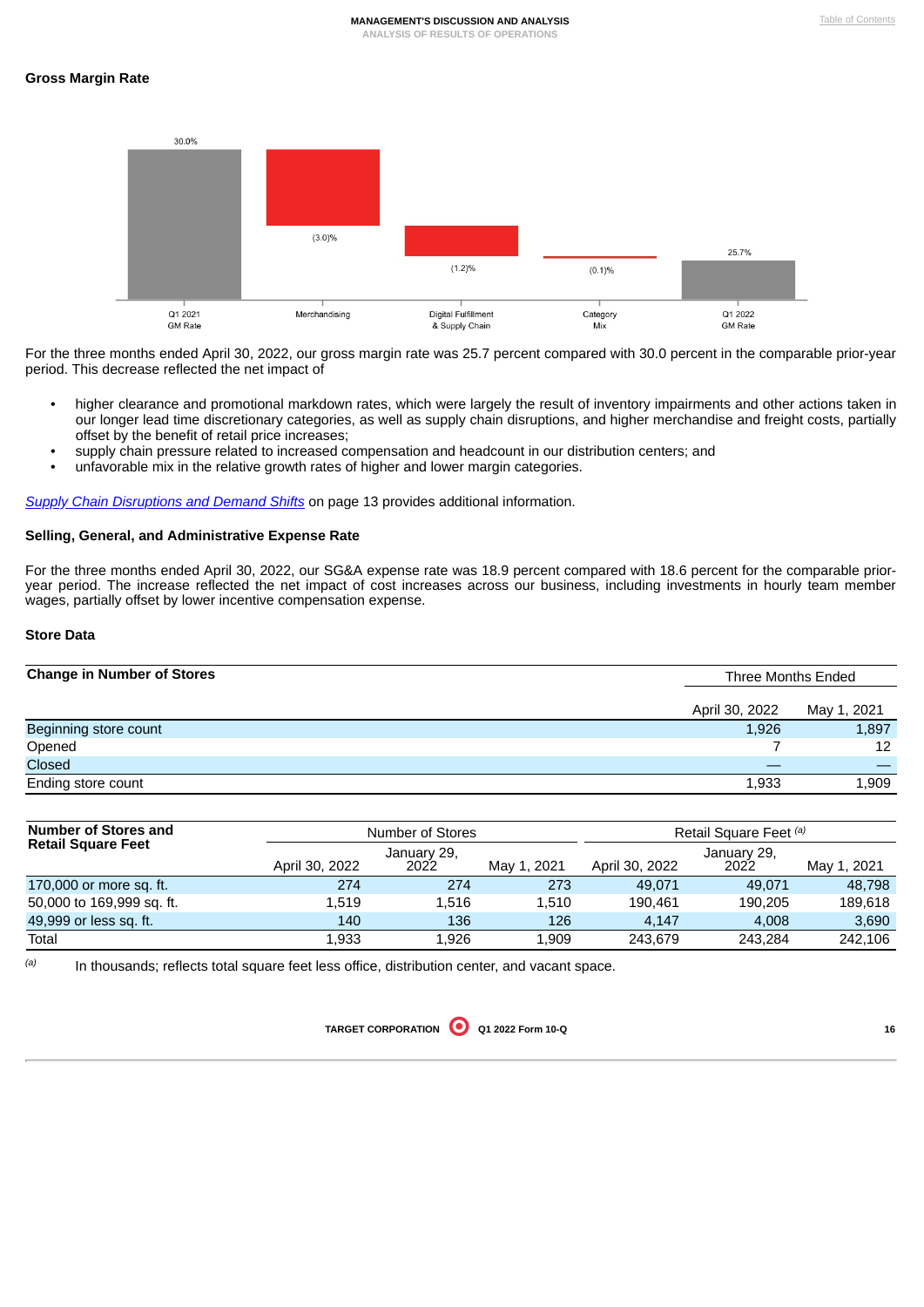#### **Net Interest Expense**

Net interest expense was \$112 million for the three months ended April 30, 2022, compared with \$108 million in the comparable prior-year period.

#### **Net Other (Income) / Expense**

Net Other (Income) / Expense was \$(15) million for the three months ended April 30, 2022, compared with \$(343) million in the comparable prior-year period. The three months ended May 1, 2021, included the \$335 million pretax gain on the February 2021 sale of Dermstore. Note 2 to the Financial Statements provides additional [information.](#page-9-1)

#### **Provision for Income Taxes**

<span id="page-18-0"></span>Our effective income tax rate for the three months ended April 30, 2022, was 19.2 percent, compared with 19.6 percent in the comparable prior-year period. The decrease reflects lower pretax earnings in the current period resulting in a larger tax rate benefit from fixed and discrete items, partially offset by the impacts of discrete tax benefits in the prior-year quarter, including the resolution of certain income tax matters.

| TARGET CORPORATION 0 Q1 2022 Form 10-Q |  |  |  |
|----------------------------------------|--|--|--|
|----------------------------------------|--|--|--|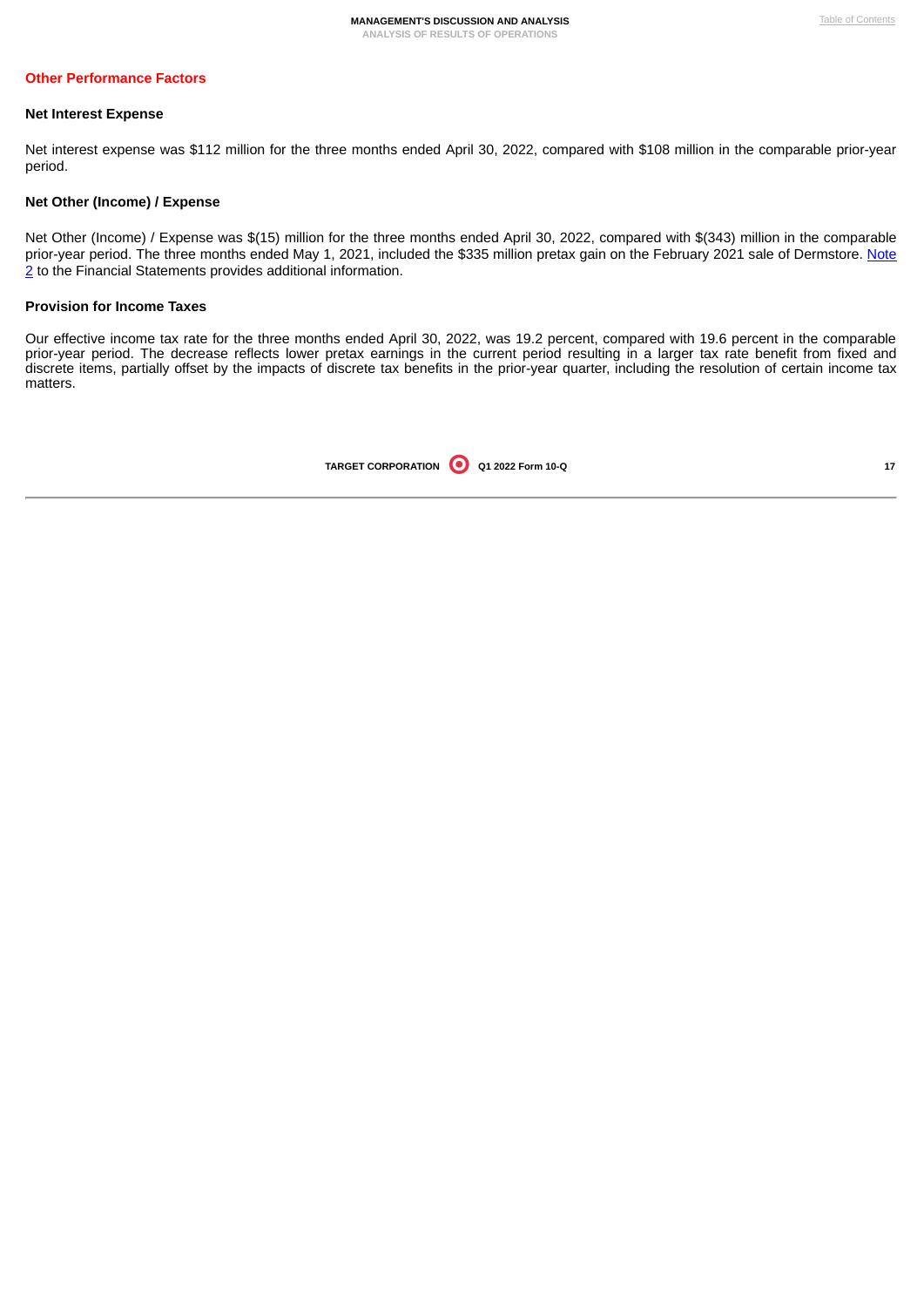## **Reconciliation of Non-GAAP Financial Measures to GAAP Measures**

To provide additional transparency, we have disclosed non-GAAP adjusted diluted earnings per share (Adjusted EPS). This metric excludes certain items presented below. We believe this information is useful in providing period-to-period comparisons of the results of our operations. This measure is not in accordance with, or an alternative to, U.S. GAAP. The most comparable GAAP measure is diluted earnings per share. Adjusted EPS should not be considered in isolation or as a substitution for analysis of our results as reported in accordance with GAAP. Other companies may calculate Adjusted EPS differently, limiting the usefulness of the measure for comparisons with other companies.

| <b>Reconciliation of Non-GAAP Adjusted EPS</b> |    | Three Months Ended |  |                |     |                          |              |  |             |            |
|------------------------------------------------|----|--------------------|--|----------------|-----|--------------------------|--------------|--|-------------|------------|
|                                                |    |                    |  | April 30, 2022 |     |                          |              |  | May 1, 2021 |            |
|                                                |    |                    |  | Net of         |     |                          |              |  | Net of      |            |
| (millions, except per share data)              |    | Pretax             |  | Тах            |     | Per Share                | Pretax       |  | Тах         | Per Share  |
| GAAP diluted earnings per share                |    |                    |  |                | \$  | 2.16                     |              |  |             | \$<br>4.17 |
| Adjustments                                    |    |                    |  |                |     |                          |              |  |             |            |
| Gain on Dermstore sale                         | \$ | $-$                |  | — \$           |     | $\overline{\phantom{m}}$ | (335)<br>\$. |  | $(269)$ \$  | (0.53)     |
| Other $(a)$                                    |    | 20                 |  | 15             |     | 0.03                     | 41           |  | 30          | 0.06       |
| Adjusted diluted earnings per share            |    |                    |  |                | \$. | 2.19                     |              |  |             | \$<br>3.69 |

Note: Amounts may not foot due to rounding.

Other items unrelated to current period operations, none of which were individually significant. *(a)*

Earnings before interest expense and income taxes (EBIT) and earnings before interest expense, income taxes, depreciation, and amortization (EBITDA) are non-GAAP financial measures. We believe these measures provide meaningful information about our operational efficiency compared with our competitors by excluding the impact of differences in tax jurisdictions and structures, debt levels, and, for EBITDA, capital investment. These measures are not in accordance with, or an alternative to, GAAP. The most comparable GAAP measure is net earnings. EBIT and EBITDA should not be considered in isolation or as a substitution for analysis of our results as reported in accordance with GAAP. Other companies may calculate EBIT and EBITDA differently, limiting the usefulness of the measures for comparisons with other companies.

| <b>EBIT and EBITDA</b>                        | Three Months Ended |                |     |             |            |
|-----------------------------------------------|--------------------|----------------|-----|-------------|------------|
| (dollars in millions)                         |                    | April 30, 2022 |     | May 1, 2021 | Change     |
| Net earnings                                  | \$                 | 1,009          | -SS | 2,097       | $(51.9)\%$ |
| + Provision for income taxes                  |                    | 240            |     | 512         | (53.1)     |
| + Net interest expense                        |                    | 112            |     | 108         | 3.8        |
| <b>EBIT</b>                                   | \$                 | $1,361$ \$     |     | 2.717       | $(49.9)\%$ |
| $+$ Total depreciation and amortization $(a)$ |                    | 679            |     | 667         | 1.8        |
| <b>EBITDA</b>                                 |                    | 2.040          | \$. | 3.384       | $(39.7)\%$ |

<span id="page-19-0"></span>Represents total depreciation and amortization, including amounts classified within Depreciation and Amortization and within Cost of Sales. *(a)*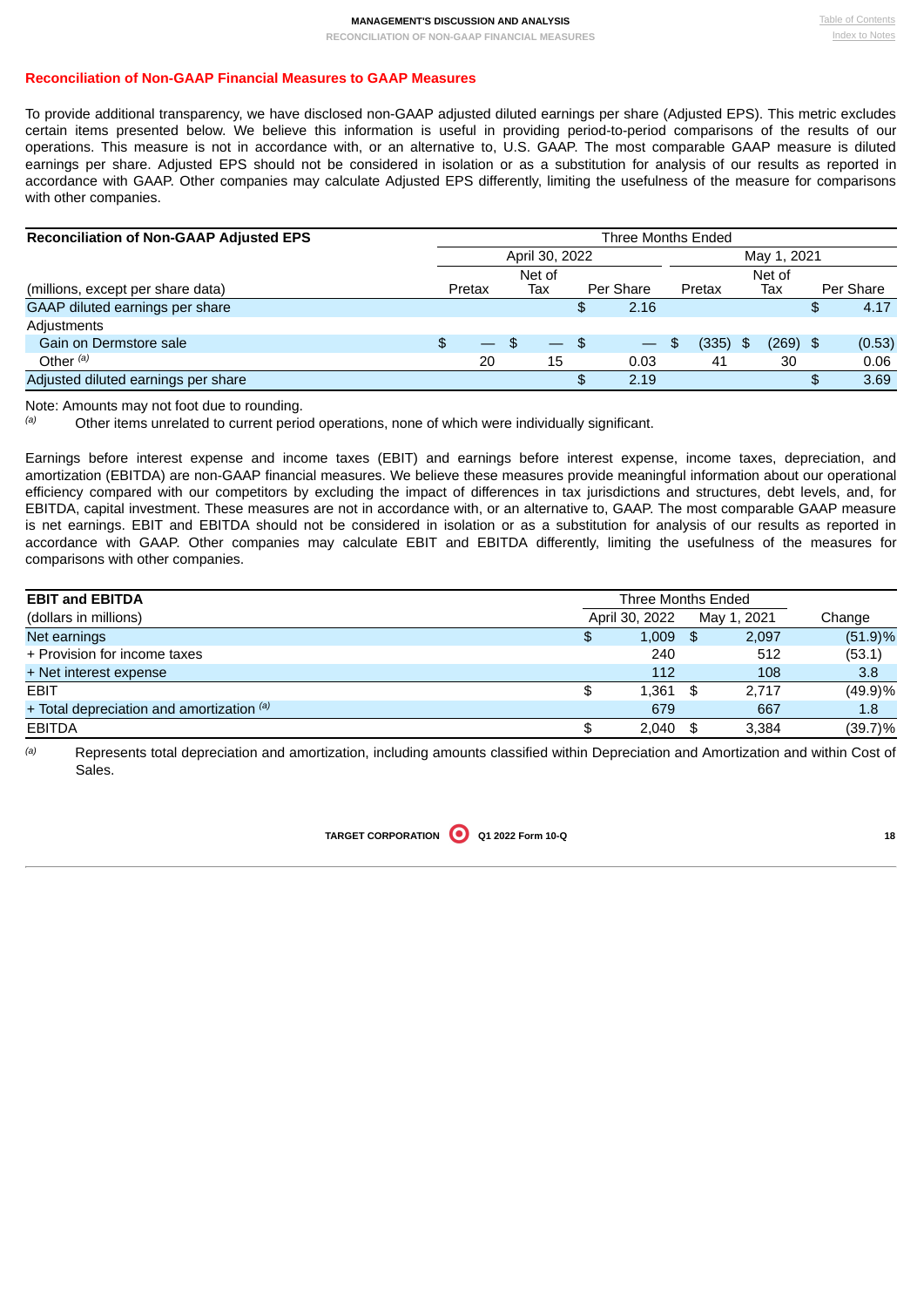We have also disclosed after-tax ROIC, which is a ratio based on GAAP information, with the exception of the add-back of operating lease interest to operating income. We believe this metric is useful in assessing the effectiveness of our capital allocation over time. Other companies may calculate ROIC differently, limiting the usefulness of the measure for comparisons with other companies.

| After-Tax Return on Invested Capital |    |                        |             |
|--------------------------------------|----|------------------------|-------------|
| (dollars in millions)                |    |                        |             |
|                                      |    | Trailing Twelve Months |             |
| <b>Numerator</b>                     |    | April 30, 2022         | May 1, 2021 |
| Operating income                     | \$ | $7,918$ \$             | 8,444       |
| + Net other income / (expense)       |    | 55                     | 350         |
| <b>EBIT</b>                          |    | 7,973                  | 8,794       |
| + Operating lease interest (a)       |    | 87                     | 85          |
| - Income taxes (b)                   |    | 1,804                  | 1,864       |
| Net operating profit after taxes     | S  | 6,256                  | 7,015       |

| <b>Denominator</b>                                     | April 30, 2022 |    | May 1, 2021 | May 2, 2020  |
|--------------------------------------------------------|----------------|----|-------------|--------------|
| Current portion of long-term debt and other borrowings | \$<br>1.089    | \$ | 1,173       | \$<br>168    |
| + Noncurrent portion of long-term debt                 | 13.379         |    | 11.509      | 14,073       |
| + Shareholders' investment                             | 10,774         |    | 14,959      | 11,169       |
| + Operating lease liabilities (c)                      | 2.854          |    | 2.563       | 2.448        |
| - Cash and cash equivalents                            | 1,112          |    | 7,816       | 4,566        |
| Invested capital                                       | 26.984         | \$ | 22.388      | \$<br>23.292 |
| Average invested capital $\binom{d}{b}$                | 24,686         | S  | 22,840      |              |
|                                                        |                |    |             |              |

| After-tax return on invested capital                                                                                                                                                                                          | 25.3 % | 30.7% |
|-------------------------------------------------------------------------------------------------------------------------------------------------------------------------------------------------------------------------------|--------|-------|
| .■ Conservation of the Conservation of the Conservation of the Conservation of the Conservation of the Conservation of the Conservation of the Conservation of the Conservation of the Conservation of the Conservation of th |        |       |

Represents the add-back to operating income driven by the hypothetical interest expense we would incur if the property under our operating leases were owned or accounted for as finance leases. Calculated using the discount rate for each lease and recorded as a component of rent expense within SG&A. Operating lease interest is added back to operating income in the ROIC calculation to control for differences in capital structure between us and our competitors. *(a)*

Calculated using the effective tax rates, which were 22.4 percent and 21.0 percent for the trailing twelve months ended April 30, 2022, and May 1, 2021, respectively. For the trailing twelve months ended April 30, 2022, and May 1, 2021, includes tax effect of \$1.8 billion related to EBIT, and \$19 million and \$18 million, respectively, related to operating lease interest. *(b)*

Total short-term and long-term operating lease liabilities included within Accrued and Other Current Liabilities and Noncurrent Operating Lease Liabilities, respectively. *(c)*

<span id="page-20-0"></span>Average based on the invested capital at the end of the current period and the invested capital at the end of the comparable prior period. *(d)*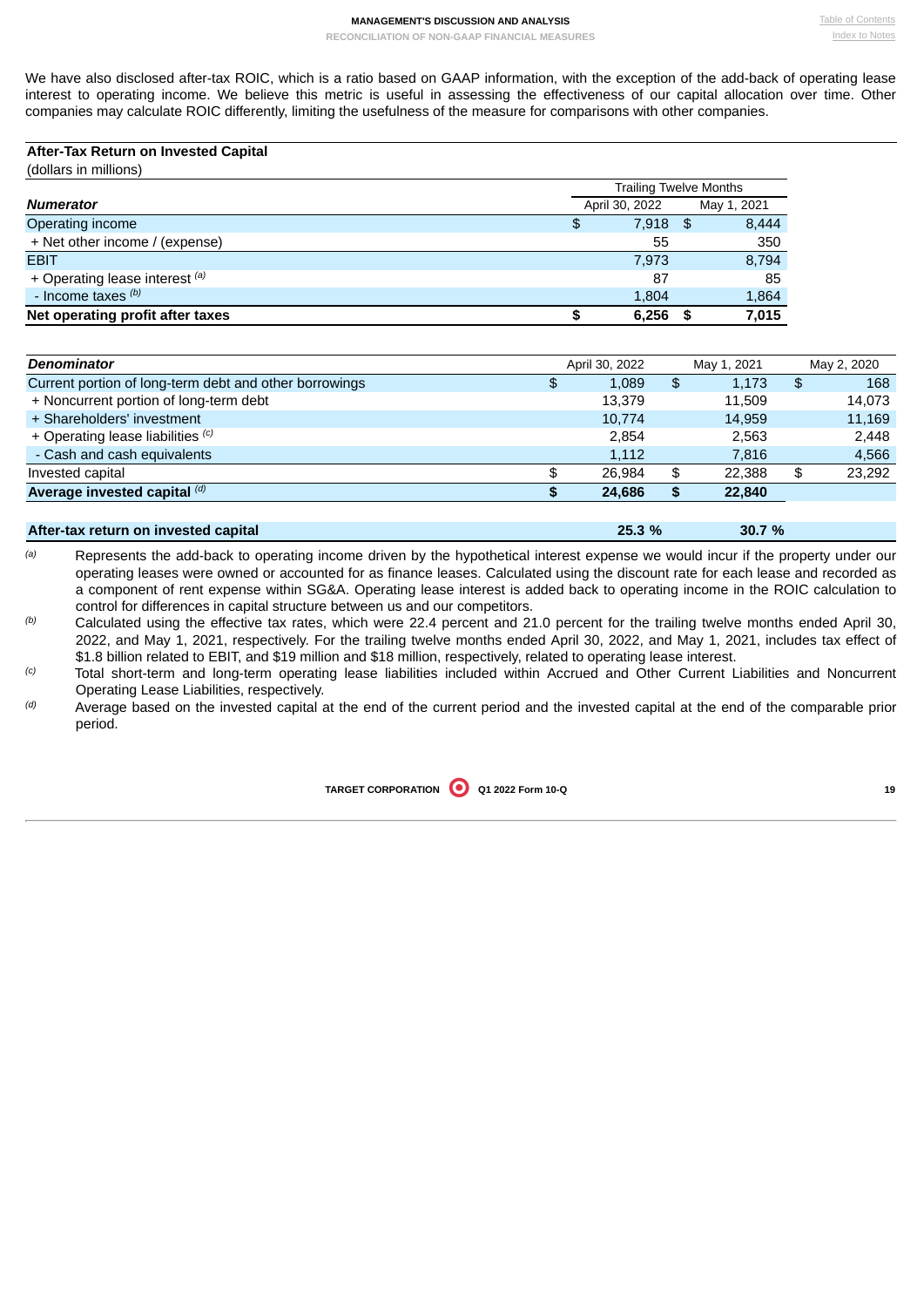### **Liquidity and Capital Resources**

### *Capital Allocation*

We follow a disciplined and balanced approach to capital allocation based on the following priorities, ranked in order of importance: first, we fully invest in opportunities to profitably grow our business, create sustainable long-term value, and maintain our current operations and assets; second, we maintain a competitive quarterly dividend and seek to grow it annually; and finally, we return any excess cash to shareholders by repurchasing shares within the limits of our credit rating goals.

Our cash and cash equivalents balance was \$1.1 billion, \$5.9 billion, and \$7.8 billion as of April 30, 2022, January 29, 2022, and May 1, 2021, respectively. Our cash and cash equivalents balance includes short-term investments of \$182 million, \$5.0 billion, and \$6.9 billion as of April 30, 2022, January 29, 2022, and May 1, 2021, respectively. Our investment policy is designed to preserve principal and liquidity of our short-term investments. This policy allows investments in large money market funds or in highly rated direct short-term instruments that mature in 60 days or less. We also place dollar limits on our investments in individual funds or instruments.

#### *Operating Cash Flows*

Cash flows required for operating activities were \$1.4 billion for the three months ended April 30, 2022, compared with \$1.1 billion of cash flows provided by operating activities for the three months ended May 1, 2021. For the three months ended April 30, 2022, operating cash flows decreased as a result of lower earnings, increased inventory levels and lower accounts payable leverage due to decreased inventory turnover, compared with the three months ended May 1, 2021.

### *Inventory*

Inventory was \$15.1 billion as of April 30, 2022, compared with \$13.9 billion and \$10.5 billion at January 29, 2022, and May 1, 2021, respectively. The increase over the balance as of May 1, 2021, primarily reflects lower-than-expected sales in our discretionary categories, as well as the impact of supply chain disruptions and demand shifts described on [page](#page-14-0) 13.

#### *Investing Cash Flows*

Investing cash flows included capital investments of \$952 million and \$540 million for the three months ended April 30, 2022, and May 1, 2021, respectively. For the three months ended May 1, 2021, investing cash flows included \$356 million of proceeds from the sale of Dermstore.

### *Dividends*

We paid dividends totaling \$424 million (\$0.90 per share) for the three months ended April 30, 2022, and \$340 million (\$0.68 per share) for the three months ended May 1, 2021, a per share increase of 32.4 percent. We declared dividends totaling \$426 million (\$0.90 per share) during the first quarter of 2022 and \$343 million (\$0.68 per share) during the first quarter of 2021, a per share increase of 32.4 percent. We have paid dividends every quarter since our 1967 initial public offering, and it is our intent to continue to do so in the future.

### *Share Repurchase*

Excluding the unsettled March 2022 ASR, we returned \$10 million to shareholders through share repurchase during the three months ended April 30, 2022. See Part II, Item 2, [Unregistered](#page-24-2) Sales of Equity Securities and Use of Proceeds of this Quarterly Report on Form 10-Q and [Note](#page-12-0) 8 to the Financial Statements for more information.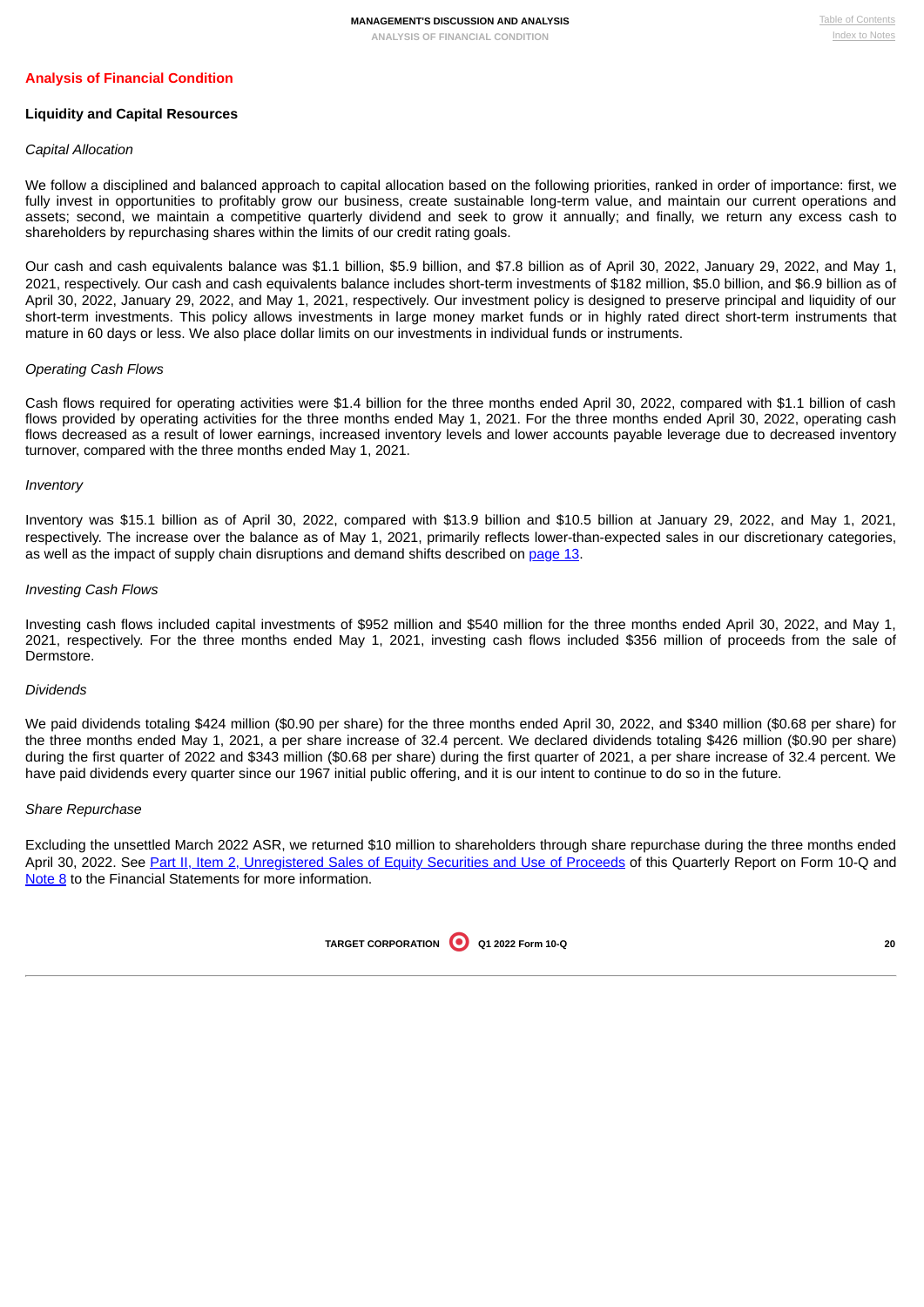## *Financing*

Our financing strategy is to ensure liquidity and access to capital markets, to maintain a balanced spectrum of debt maturities, and to manage our net exposure to floating interest rate volatility. Within these parameters, we seek to minimize our borrowing costs. Our ability to access the long-term debt and commercial paper markets has provided us with ample sources of liquidity. Our continued access to these markets depends on multiple factors, including the condition of debt capital markets, our operating performance, and maintaining strong credit ratings. As of April 30, 2022, our credit ratings were as follows:

| <b>Credit Ratings</b> | Moody' <sup>~</sup> | Poor's<br>Standard and | Fitch |
|-----------------------|---------------------|------------------------|-------|
| Long-term debt        | ∼                   |                        |       |
| Commercial paper      |                     | A-1                    |       |

If our credit ratings were lowered, our ability to access the debt markets, our cost of funds, and other terms for new debt issuances could be adversely impacted. Each of the credit rating agencies reviews its rating periodically, and there is no guarantee our current credit ratings will remain the same as described above.

We have the ability to obtain short-term financing from time to time under our commercial paper program and credit facility. Our committed \$3.0 billion unsecured revolving credit facility expires in October 2026 and backstops our commercial paper program. No balances were outstanding under our credit facility at any time during 2022 or 2021. As of April 30, 2022, we had \$0.9 billion outstanding under our commercial paper program. We did not have any balances outstanding under our commercial paper program as of May 1, 2021. [Note](#page-11-2) 6 to the Financial Statements provides additional information.

Most of our long-term debt obligations contain covenants related to secured debt levels. In addition to a secured debt level covenant, our credit facility also contains a debt leverage covenant. We are, and expect to remain, in compliance with these covenants. Additionally, as of April 30, 2022, no notes or debentures contained provisions requiring acceleration of payment upon a credit rating downgrade, except that certain outstanding notes allow the note holders to put the notes to us if within a matter of months of each other we experience both (i) a change in control and (ii) our long-term credit ratings are either reduced and the resulting rating is non-investment grade, or our long-term credit ratings are placed on watch for possible reduction and those ratings are subsequently reduced and the resulting rating is noninvestment grade.

We believe our sources of liquidity, namely operating cash flows, credit facility capacity, and access to capital markets, will continue to be adequate to meet our contractual obligations, working capital and planned capital expenditures, finance anticipated expansion and strategic initiatives, fund debt maturities, pay dividends, and execute purchases under our share repurchase program for the foreseeable future.

### **New Accounting Pronouncements**

We do not expect any recently issued accounting pronouncements to have a material effect on our financial statements.

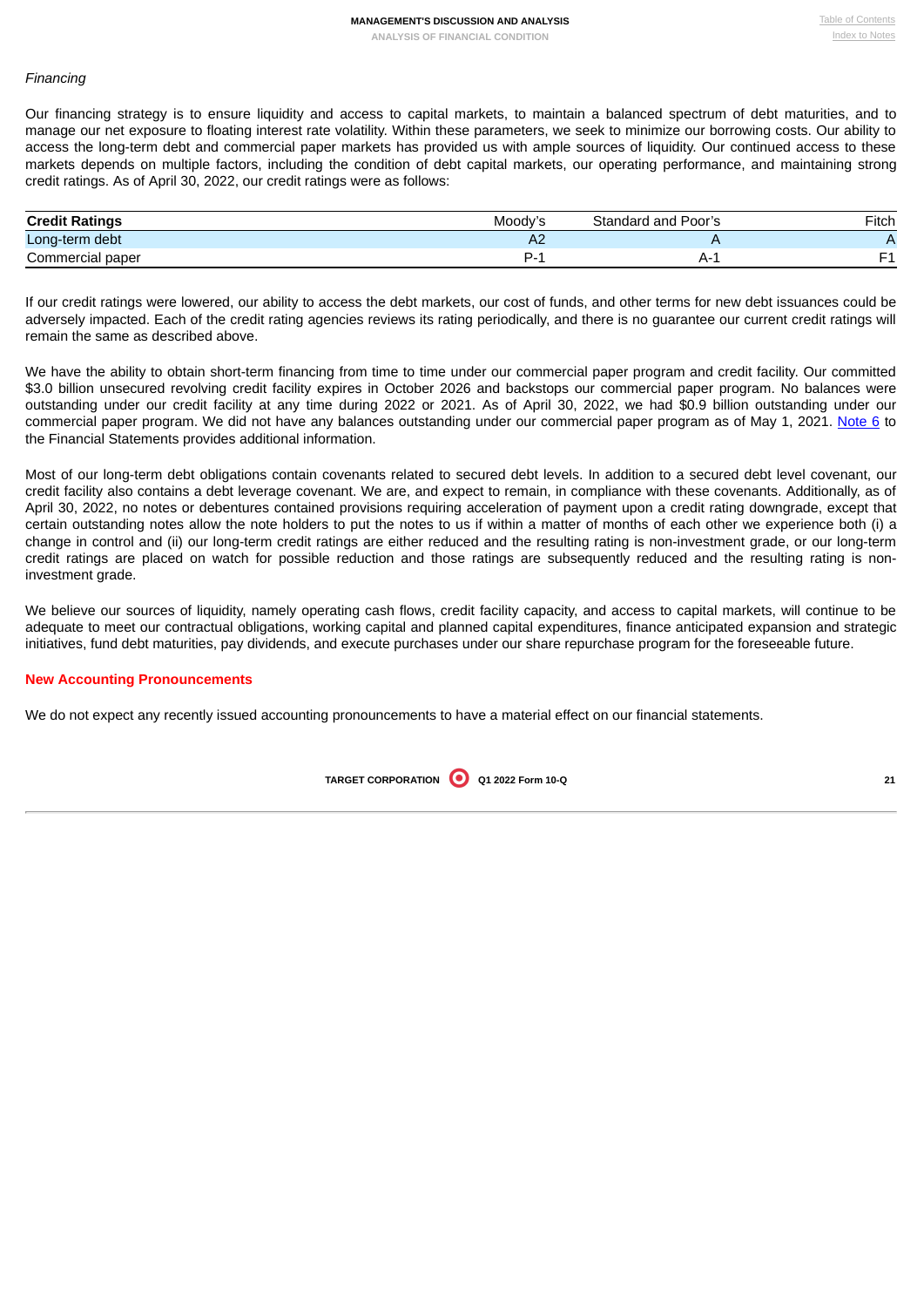### **Forward-Looking Statements**

This report contains forward-looking statements, which are based on our current assumptions and expectations. These statements are typically accompanied by the words "expect," "may," "could," "believe," "would," "might," "anticipates," or similar words. The principal forwardlooking statements in this report include: our financial performance, statements regarding the adequacy of and costs associated with our sources of liquidity, the funding of debt maturities, the continued execution of our share repurchase program, our expected capital expenditures and new lease commitments, the expected compliance with debt covenants, the expected impact of new accounting pronouncements, our intentions regarding future dividends, the expected return on plan assets, the expected outcome of, and adequacy of our reserves for, claims, litigation and the resolution of tax matters, and changes in our assumptions and expectations.

All such forward-looking statements are intended to enjoy the protection of the safe harbor for forward-looking statements contained in the Private Securities Litigation Reform Act of 1995, as amended. Although we believe there is a reasonable basis for the forward-looking statements, our actual results could be materially different. The most important factors which could cause our actual results to differ from our forward-looking statements are set forth in our description of risk factors included in Part I, Item 1A, Risk [Factors](https://www.sec.gov/ix?doc=/Archives/edgar/data/0000027419/000002741922000007/tgt-20220129.htm#ic3e4bf1571654b54a75e01746d337891_16) of our [Form](https://www.sec.gov/ix?doc=/Archives/edgar/data/0000027419/000002741922000007/tgt-20220129.htm#ic3e4bf1571654b54a75e01746d337891_7) 10-K for the fiscal year ended January 29, 2022, which should be read in conjunction with the forward-looking statements in this report. Forward-looking statements speak only as of the date they are made, and we do not undertake any obligation to update any forward-looking statement.

#### <span id="page-23-0"></span>**Item 3. Quantitative and Qualitative Disclosures About Market Risk**

There have been no material changes in our primary risk exposures or [management](https://www.sec.gov/ix?doc=/Archives/edgar/data/0000027419/000002741922000007/tgt-20220129.htm#ic3e4bf1571654b54a75e01746d337891_82) of market risks from those disclosed in Part II, Item 7A, Quantitative and Qualitative Disclosures About Market Risk of our [Form](https://www.sec.gov/ix?doc=/Archives/edgar/data/0000027419/000002741922000007/tgt-20220129.htm#ic3e4bf1571654b54a75e01746d337891_7) 10-K for the fiscal year ended January 29, 2022.

#### <span id="page-23-1"></span>**Item 4. Controls and Procedures**

#### **Changes in Internal Control Over Financial Reporting**

During the most recently completed fiscal quarter, there were no changes which materially affected, or are reasonably likely to materially affect, our internal control over financial reporting.

## **Evaluation of Disclosure Controls and Procedures**

<span id="page-23-2"></span>As of the end of the period covered by this quarterly report, we conducted an evaluation, under supervision and with the participation of management, including the chief executive officer and chief financial officer, of the effectiveness of the design and operation of our disclosure controls and procedures pursuant to Rules 13a-15 and 15d-15 of the Securities Exchange Act of 1934, as amended (Exchange Act). Based upon that evaluation, our chief executive officer and chief financial officer concluded that our disclosure controls and procedures are effective at a reasonable assurance level. Disclosure controls and procedures are defined by Rules 13a-15(e) and 15d-15(e) of the Exchange Act as controls and other procedures that are designed to ensure that information required to be disclosed by us in reports filed with the SEC under the Exchange Act is recorded, processed, summarized, and reported within the time periods specified in the SEC's rules and forms. Disclosure controls and procedures include, without limitation, controls and procedures designed to ensure that information required to be disclosed by us in reports filed under the Exchange Act is accumulated and communicated to our management, including our principal executive and principal financial officers, or persons performing similar functions, as appropriate, to allow timely decisions regarding required disclosure.

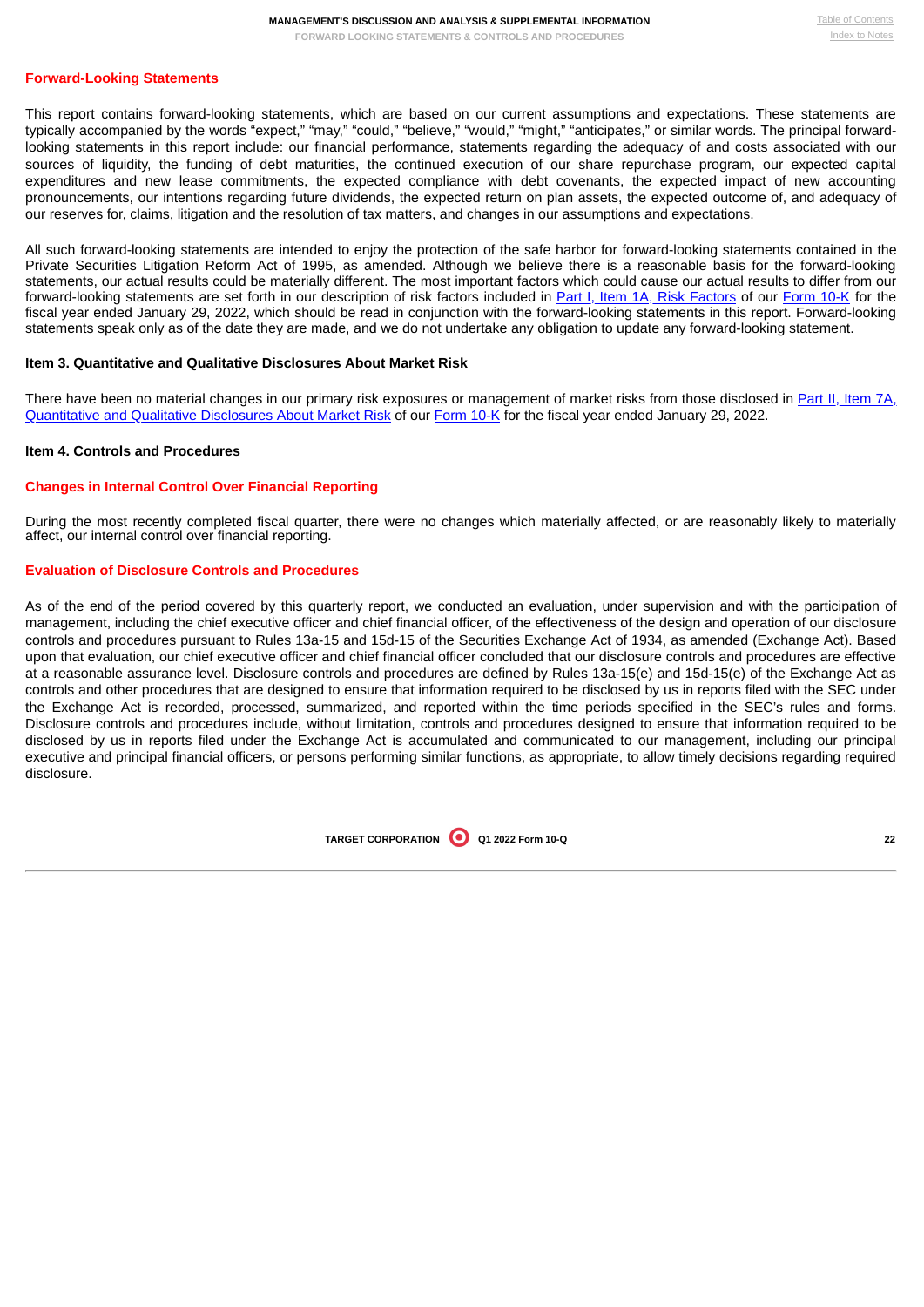## **PART II. OTHER INFORMATION**

#### <span id="page-24-0"></span>**Item 1. Legal Proceedings**

No response is required under Item 103 of Regulation S-K, nor have there been any material developments for any previously reported legal proceedings.

## <span id="page-24-1"></span>**Item 1A. Risk Factors**

There have been no material changes to the risk factors described in Part I, Item 1A, Risk [Factors](https://www.sec.gov/ix?doc=/Archives/edgar/data/0000027419/000002741922000007/tgt-20220129.htm#ic3e4bf1571654b54a75e01746d337891_16) of our [Form](https://www.sec.gov/ix?doc=/Archives/edgar/data/0000027419/000002741922000007/tgt-20220129.htm#ic3e4bf1571654b54a75e01746d337891_7) 10-K for the fiscal year ended January 29, 2022.

#### <span id="page-24-2"></span>**Item 2. Unregistered Sales of Equity Securities and Use of Proceeds**

On August 11, 2021, our Board of Directors authorized a \$15 billion share repurchase program with no stated expiration. Under the program, we have repurchased 11.3 million shares of common stock at an average price of \$236.64, for a total investment of \$2.7 billion, excluding the March 2022 ASR because the transaction was not fully settled as of April 30, 2022. The table below presents information with respect to Target common stock purchases made during the three months ended April 30, 2022, by Target or any "affiliated purchaser" of Target, as defined in Rule 10b-18(a)(3) under the Exchange Act.

| <b>Share Repurchase Activity</b><br>Period     | Average<br>Total Number<br>Price<br>of Shares<br>Paid per<br>Purchased<br>Share |            | Total Number of<br><b>Shares Purchased</b><br>as Part of Publicly<br>Announced Programs | Dollar Value of<br>Shares that May<br>Yet Be Purchased<br><b>Under Publicly</b><br>Announced Programs |                |  |
|------------------------------------------------|---------------------------------------------------------------------------------|------------|-----------------------------------------------------------------------------------------|-------------------------------------------------------------------------------------------------------|----------------|--|
| January 30, 2022 through February 26, 2022     |                                                                                 |            |                                                                                         |                                                                                                       |                |  |
| Open market and privately negotiated purchases |                                                                                 | \$         | $\overline{\phantom{0}}$                                                                | \$                                                                                                    | 12,326,055,745 |  |
| February 27, 2022 through April 2, 2022        |                                                                                 |            |                                                                                         |                                                                                                       |                |  |
| Open market and privately negotiated purchases | 47.934                                                                          | 208.60     | 47.934                                                                                  |                                                                                                       | 12,316,056,660 |  |
| March 2022 ASR $(a)$                           | 8.886.661                                                                       | TBD        | 8.886.661                                                                               |                                                                                                       | 12,316,056,660 |  |
| April 3, 2022 through April 30, 2022           |                                                                                 |            |                                                                                         |                                                                                                       |                |  |
| Open market and privately negotiated purchases |                                                                                 |            |                                                                                         |                                                                                                       | 12,316,056,660 |  |
| Total                                          | 8,934,595                                                                       | <b>TBD</b> | 8.934.595                                                                               | \$                                                                                                    | 12,316,056,660 |  |

Refer to [Note](#page-12-0) 8 of the Consolidated Financial Statements for further details about the ASR arrangement. *(a)*

### <span id="page-24-3"></span>**Item 3. Defaults Upon Senior Securities**

Not applicable.

#### <span id="page-24-4"></span>**Item 4. Mine Safety Disclosures**

Not applicable.

#### <span id="page-24-5"></span>**Item 5. Other Information**

<span id="page-24-6"></span>Not applicable.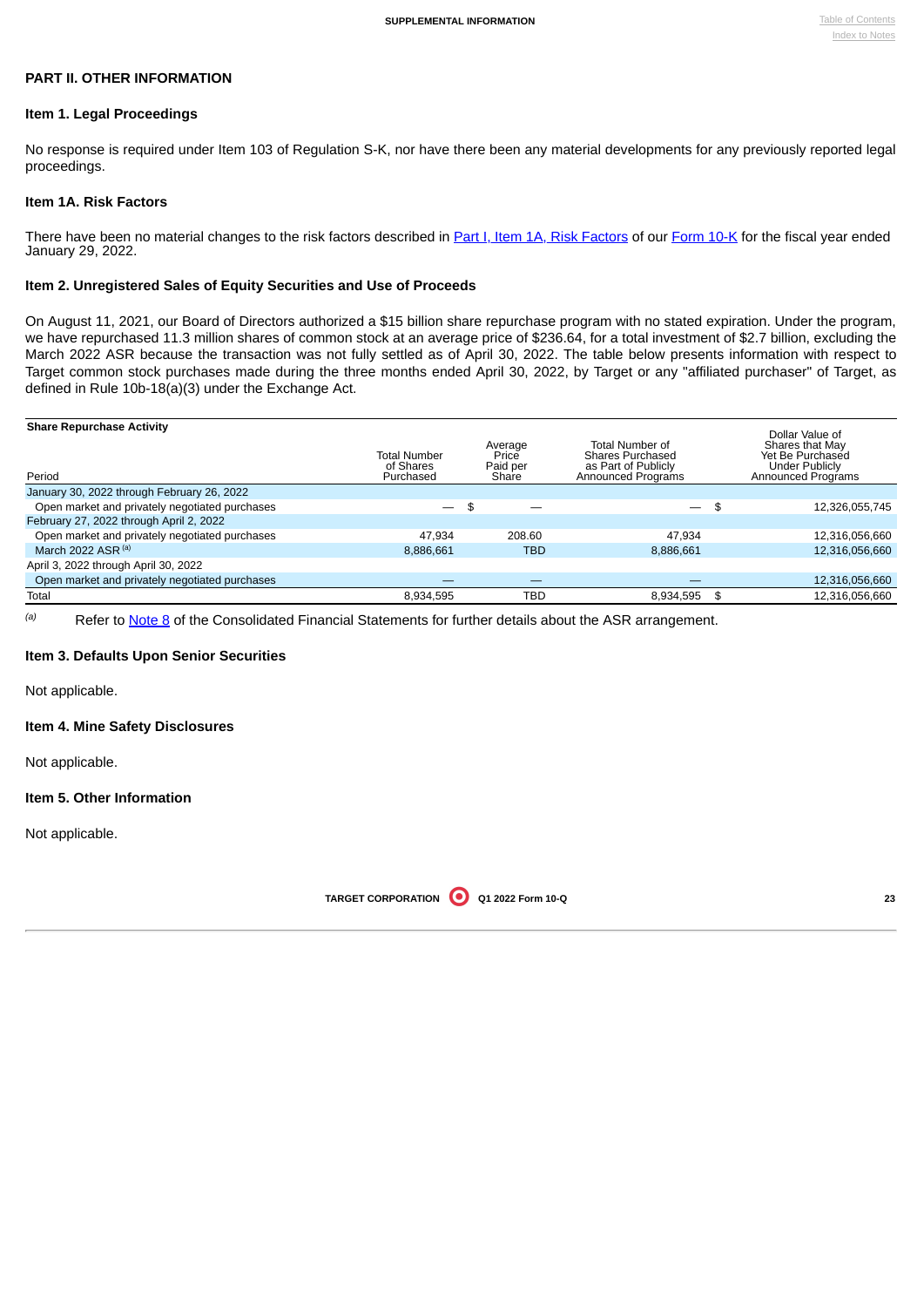# **Item 6. Exhibits**

| $(3)$ A  | Amended and Restated Articles of Incorporation (as amended through June 9, 2010) <sup>(1)</sup>                                                         |
|----------|---------------------------------------------------------------------------------------------------------------------------------------------------------|
| (3)B     | Bylaws (as amended through March 27, 2020). <sup>(2)</sup>                                                                                              |
| $(31)$ A | Certification of the Chief Executive Officer Pursuant to Section 302 of the Sarbanes-Oxley Act of 2002                                                  |
| (31)B    | Certification of the Chief Financial Officer Pursuant to Section 302 of the Sarbanes-Oxley Act of 2002                                                  |
| $(32)$ A | Certification of the Chief Executive Officer As Adopted Pursuant to 18 U.S.C. Section 1350 Pursuant to Section 906 of the<br>Sarbanes-Oxley Act of 2002 |
| (32)B    | Certification of the Chief Financial Officer As Adopted Pursuant to 18 U.S.C. Section 1350 Pursuant to Section 906 of the<br>Sarbanes-Oxley Act of 2002 |
| 101.INS  | <b>XBRL Instance Document</b>                                                                                                                           |
| 101.SCH  | Inline XBRL Taxonomy Extension Schema Document                                                                                                          |
| 101.CAL  | Inline XBRL Taxonomy Extension Calculation Linkbase Document                                                                                            |
| 101.DEF  | Inline XBRL Taxonomy Extension Definition Linkbase Document                                                                                             |
| 101.LAB  | Inline XBRL Taxonomy Extension Label Linkbase Document                                                                                                  |
| 101.PRE  | Inline XBRL Taxonomy Extension Presentation Linkbase Document                                                                                           |
| 104      | Cover Page Interactive Data File (formatted as Inline XBRL and contained in Exhibit 101)                                                                |
|          | $^{(1)}$ Incorporated by reference to Exhibit (3)A to the Registrant's Form 8-K Report filed June 10, 2010.                                             |

<span id="page-25-0"></span>(2) Incorporated by reference to Exhibit (3)B to the Registrant's Form 8-K Report filed April 2, 2020.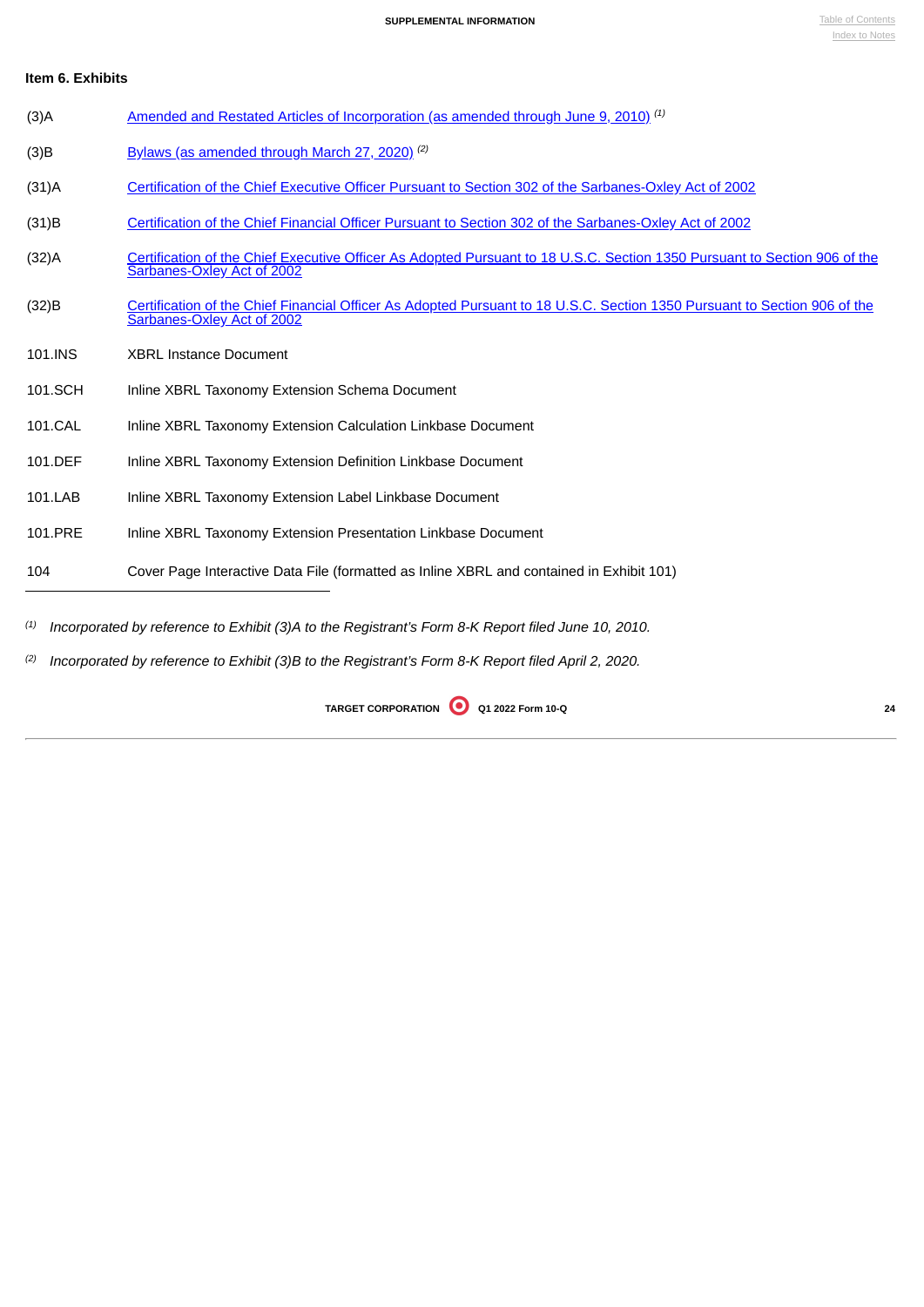## **SIGNATURE**

Pursuant to the requirements of the Securities Exchange Act of 1934, the registrant has duly caused this report to be signed on its behalf by the undersigned thereunto duly authorized.

TARGET CORPORATION

Dated: May 27, 2022 **By:** *Isl Michael J. Fiddelke* 

Michael J. Fiddelke Executive Vice President and Chief Financial Officer (Duly Authorized Officer and Principal Financial Officer)

/s/ Matthew A. Liegel Matthew A. Liegel Senior Vice President, Chief Accounting Officer and Controller

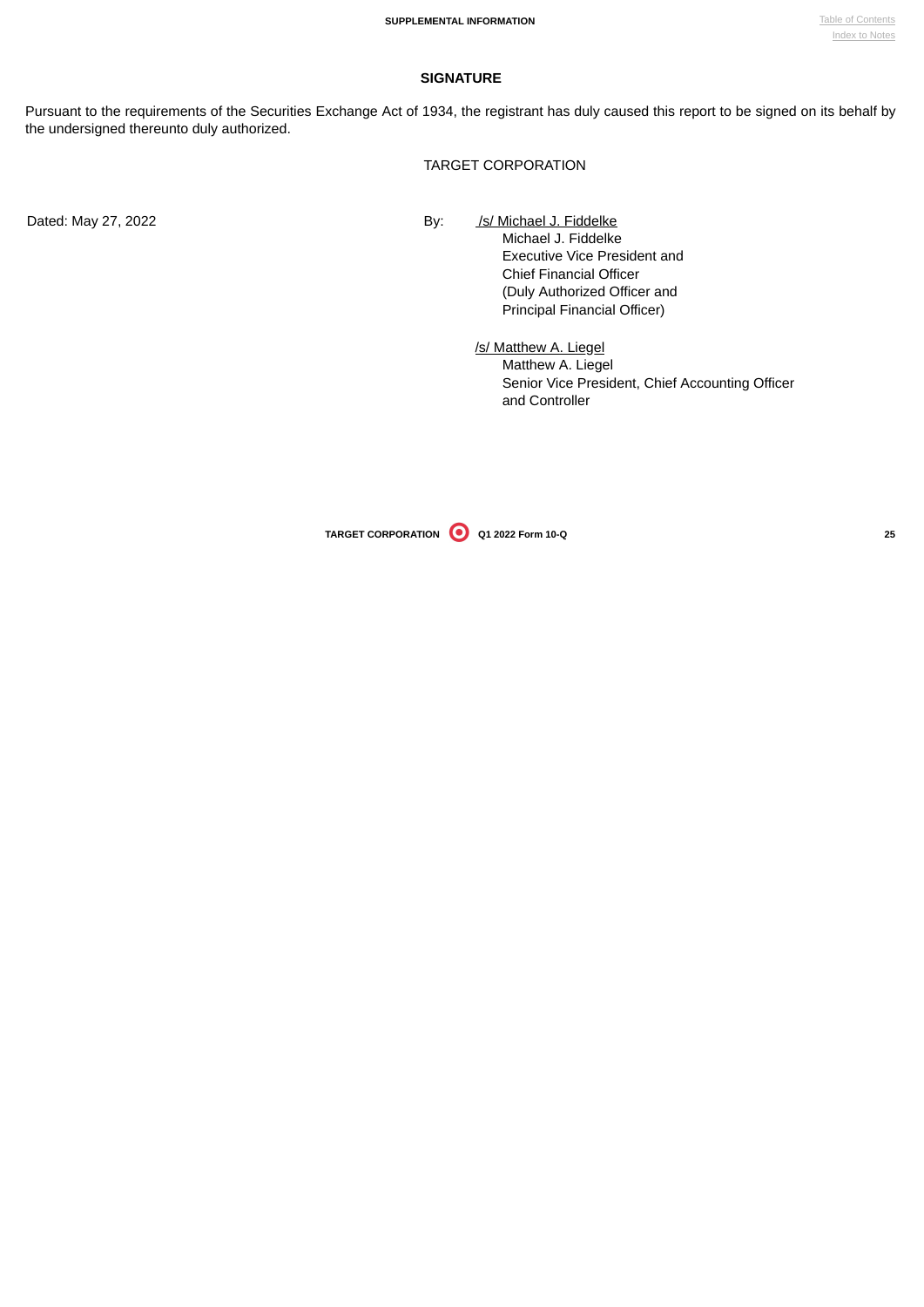## <span id="page-27-0"></span>**CERTIFICATION OF THE CHIEF EXECUTIVE OFFICER PURSUANT TO SECTION 302 OF THE SARBANES-OXLEY ACT OF 2002**

## Certifications

I, Brian C. Cornell, certify that:

- 1. I have reviewed this Quarterly Report on Form 10-Q of Target Corporation;
- 2. Based on my knowledge, this report does not contain any untrue statement of a material fact or omit to state a material fact necessary to make the statements made, in light of the circumstances under which such statements were made, not misleading with respect to the period covered by this report;
- 3. Based on my knowledge, the financial statements, and other financial information included in this report, fairly present in all material respects the financial condition, results of operations and cash flows of the registrant as of, and for, the periods presented in this report;
- 4. The registrant's other certifying officer and I are responsible for establishing and maintaining disclosure controls and procedures (as defined in Exchange Act Rules 13a-15(e) and 15d-15(e)) and internal control over financial reporting (as defined in Exchange Act Rules 13a-15(f) and 15d-15(f)) for the registrant and have:
	- a. designed such disclosure controls and procedures, or caused such disclosure controls and procedures to be designed under our supervision, to ensure that material information relating to the registrant, including its consolidated subsidiaries, is made known to us by others within those entities, particularly during the period in which this report is being prepared;
	- b. designed such internal control over financial reporting, or caused such internal control over financial reporting to be designed under our supervision, to provide reasonable assurance regarding the reliability of financial reporting and the preparation of financial statements for external purposes in accordance with generally accepted accounting principles;
	- c. evaluated the effectiveness of the registrant's disclosure controls and procedures and presented in this report our conclusions about the effectiveness of the disclosure controls and procedures, as of the end of the period covered by this report based on such evaluation; and
	- d. disclosed in this report any change in the registrant's internal control over financial reporting that occurred during the registrant's most recent fiscal quarter (the registrant's fourth fiscal quarter in the case of an annual report) that has materially affected, or is reasonably likely to materially affect, the registrant's internal control over financial reporting; and
- 5. The registrant's other certifying officer and I have disclosed, based on our most recent evaluation of internal control over financial reporting, to the registrant's auditors and the audit committee of the registrant's board of directors (or persons performing the equivalent functions):
	- a. all significant deficiencies and material weaknesses in the design or operation of internal control over financial reporting which are reasonably likely to adversely affect the registrant's ability to record, process, summarize and report financial information; and
	- b. any fraud, whether or not material, that involves management or other employees who have a significant role in the registrant's internal control over financial reporting.

Dated: May 27, 2022

/s/ Brian C. Cornell Brian C. Cornell Chairman and Chief Executive Officer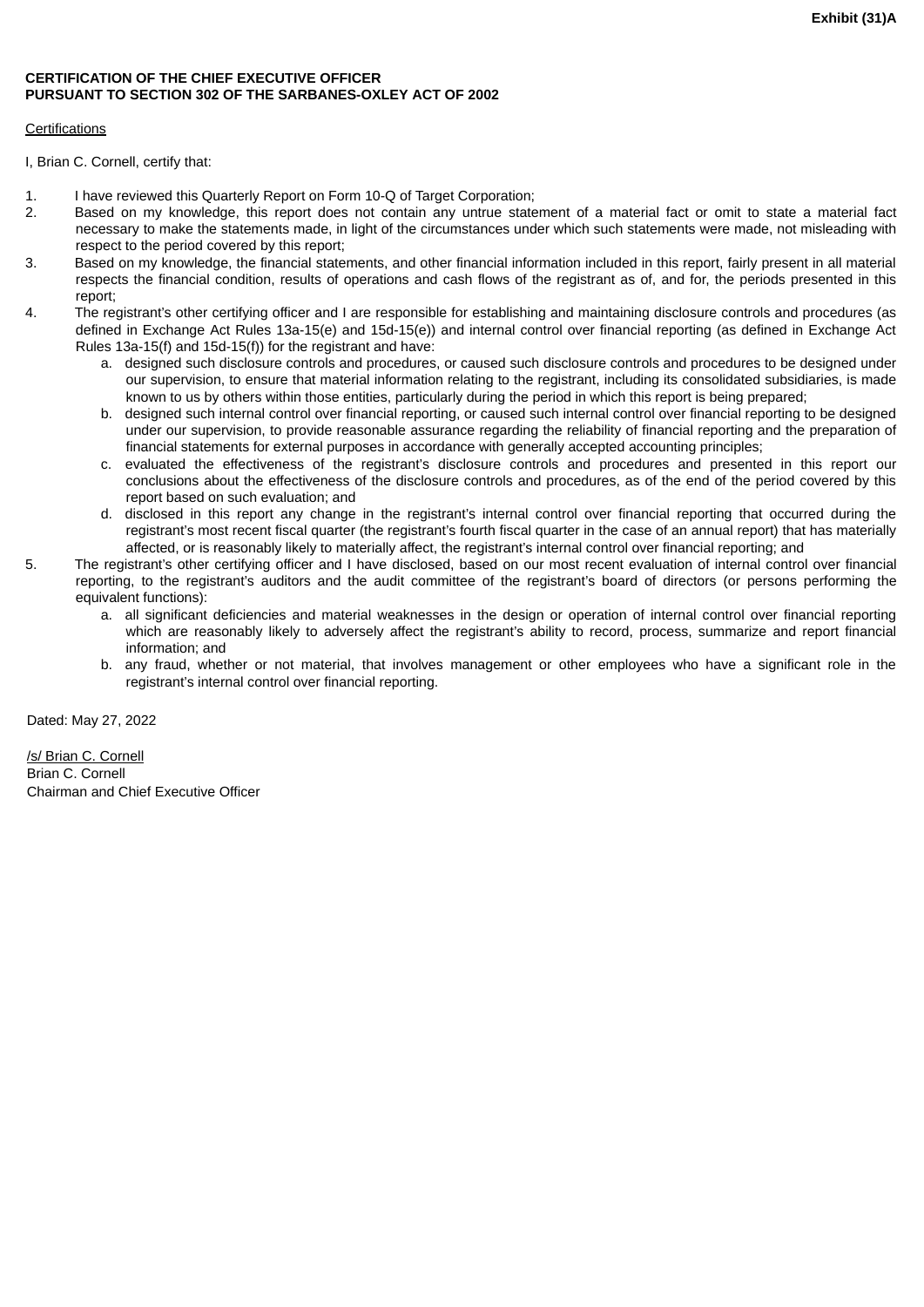## <span id="page-28-0"></span>**CERTIFICATION OF THE CHIEF FINANCIAL OFFICER PURSUANT TO SECTION 302 OF THE SARBANES-OXLEY ACT OF 2002**

## Certifications

I, Michael J. Fiddelke, certify that:

- 1. I have reviewed this Quarterly Report on Form 10-Q of Target Corporation;
- 2. Based on my knowledge, this report does not contain any untrue statement of a material fact or omit to state a material fact necessary to make the statements made, in light of the circumstances under which such statements were made, not misleading with respect to the period covered by this report;
- 3. Based on my knowledge, the financial statements, and other financial information included in this report, fairly present in all material respects the financial condition, results of operations and cash flows of the registrant as of, and for, the periods presented in this report;
- 4. The registrant's other certifying officer and I are responsible for establishing and maintaining disclosure controls and procedures (as defined in Exchange Act Rules 13a-15(e) and 15d-15(e)) and internal control over financial reporting (as defined in Exchange Act Rules 13a-15(f) and 15d-15(f)) for the registrant and have:
	- a. designed such disclosure controls and procedures, or caused such disclosure controls and procedures to be designed under our supervision, to ensure that material information relating to the registrant, including its consolidated subsidiaries, is made known to us by others within those entities, particularly during the period in which this report is being prepared;
	- b. designed such internal control over financial reporting, or caused such internal control over financial reporting to be designed under our supervision, to provide reasonable assurance regarding the reliability of financial reporting and the preparation of financial statements for external purposes in accordance with generally accepted accounting principles;
	- c. evaluated the effectiveness of the registrant's disclosure controls and procedures and presented in this report our conclusions about the effectiveness of the disclosure controls and procedures, as of the end of the period covered by this report based on such evaluation; and
	- d. disclosed in this report any change in the registrant's internal control over financial reporting that occurred during the registrant's most recent fiscal quarter (the registrant's fourth fiscal quarter in the case of an annual report) that has materially affected, or is reasonably likely to materially affect, the registrant's internal control over financial reporting; and
- 5. The registrant's other certifying officer and I have disclosed, based on our most recent evaluation of internal control over financial reporting, to the registrant's auditors and the audit committee of the registrant's board of directors (or persons performing the equivalent functions):
	- a. all significant deficiencies and material weaknesses in the design or operation of internal control over financial reporting which are reasonably likely to adversely affect the registrant's ability to record, process, summarize and report financial information; and
	- b. any fraud, whether or not material, that involves management or other employees who have a significant role in the registrant's internal control over financial reporting.

Dated: May 27, 2022

/s/ Michael J. Fiddelke Michael J. Fiddelke Executive Vice President and Chief Financial Officer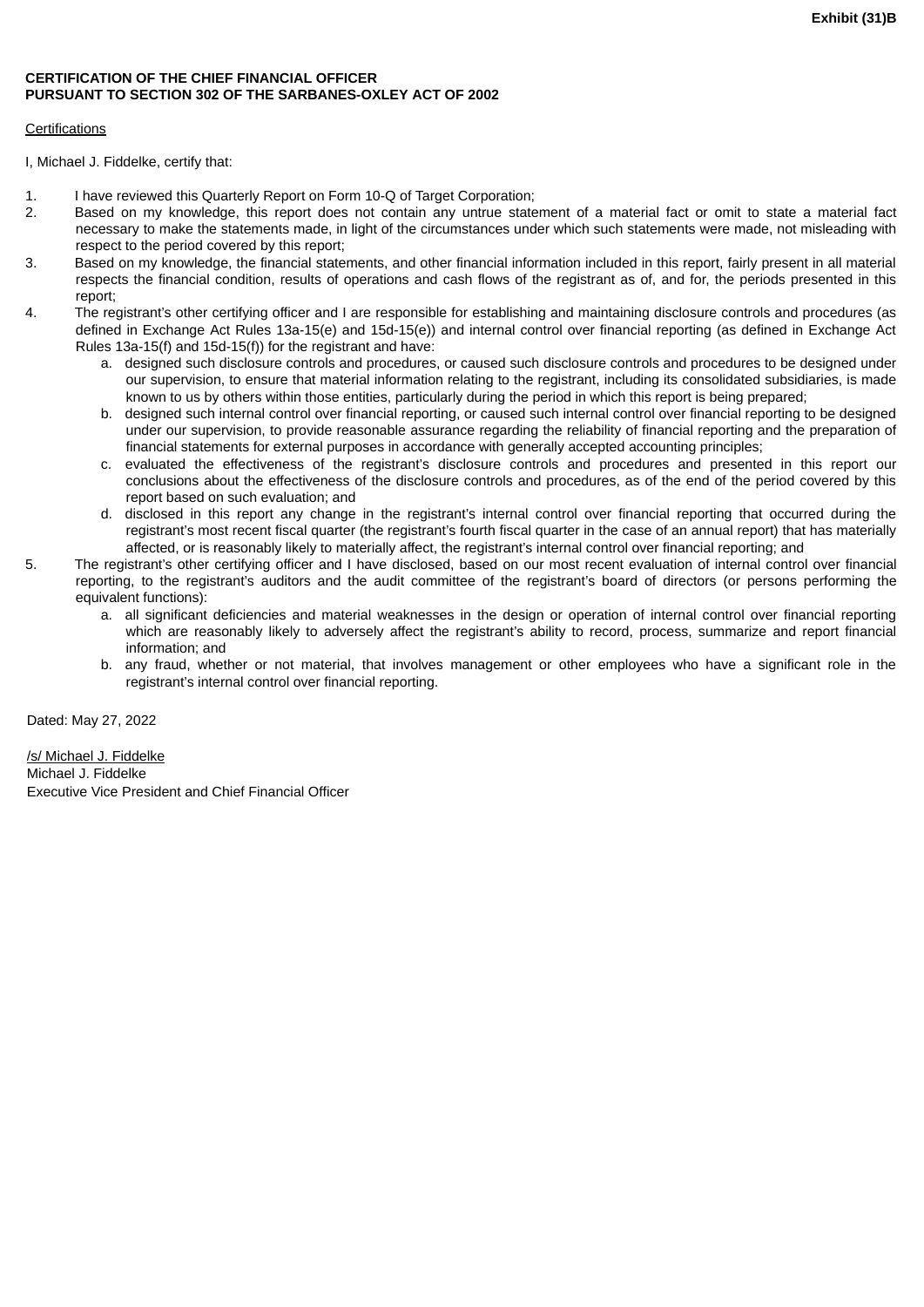## <span id="page-29-0"></span>**CERTIFICATION OF THE CHIEF EXECUTIVE OFFICER AS ADOPTED PURSUANT TO 18 U.S.C. SECTION 1350 PURSUANT TO SECTION 906 OF THE SARBANES-OXLEY ACT OF 2002**

In connection with the Quarterly Report on Form 10-Q of Target Corporation, a Minnesota corporation ("the Company"), for the quarter ended April 30, 2022, as filed with the Securities and Exchange Commission on the date hereof ("the Report"), the undersigned officer of the Company certifies pursuant to 18 U.S.C. Section 1350, pursuant to Section 906 of the Sarbanes-Oxley Act of 2002, that, to the officer's knowledge:

- 1. the Report fully complies with the requirements of Section 13(a) or 15(d) of the Securities Exchange Act of 1934; and
- 2. the information contained in the Report fairly presents, in all material respects, the financial condition and results of operations of the Company.

A signed original of this written statement required by Section 906 has been provided to the Company and will be retained by the Company and furnished to the Securities and Exchange Commission or its staff upon request.

Dated: May 27, 2022

/s/ Brian C. Cornell Brian C. Cornell Chairman and Chief Executive Officer